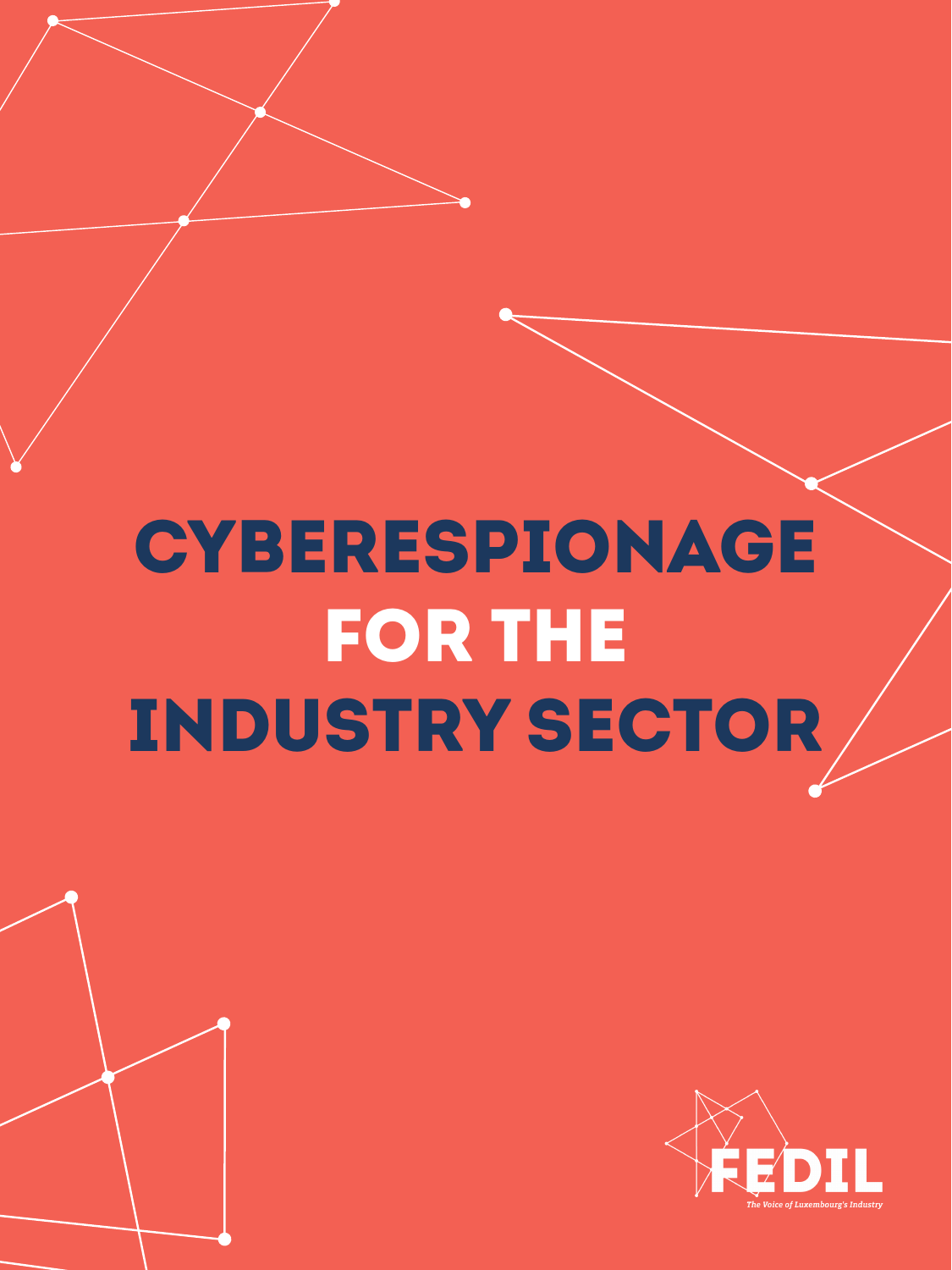### TABLE OF CONTENTS

| r Intornat of Things | nn. |
|----------------------|-----|

| I. Leak due to mobile devices having access to confidential information25 |  |
|---------------------------------------------------------------------------|--|
|                                                                           |  |
|                                                                           |  |
|                                                                           |  |
|                                                                           |  |

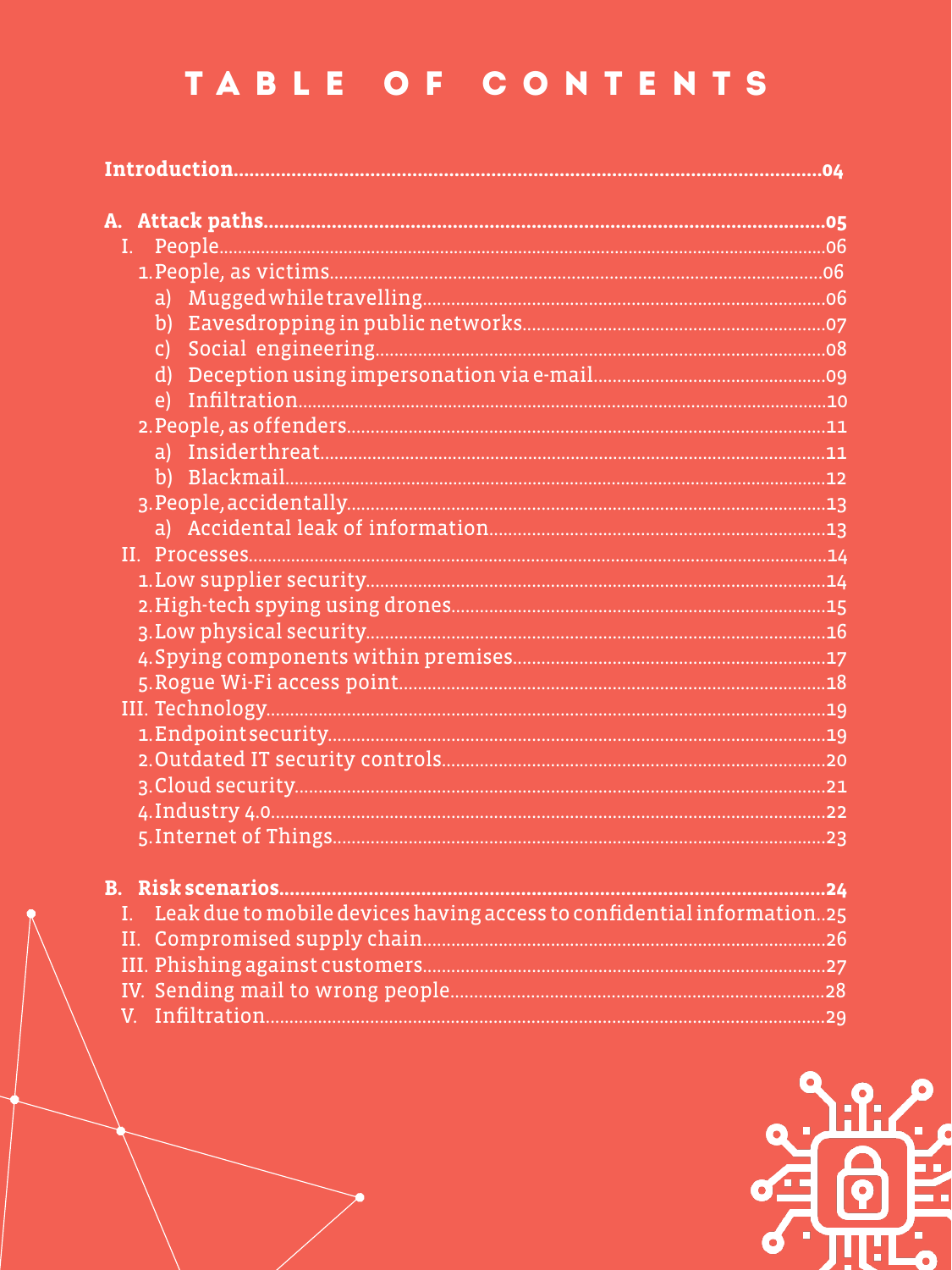**FEDIL, The Voice of the Luxembourg's Industry**, in collaboration with the **Ministry of the Economy** (Department of the e-commerce and Information Security) launched a **Forum on Cybersecurity** dedicated to the manufacturing industry (IND). This forum follows the principles of an **« Information Sharing and Analysis Center »** (ISAC). The IND-ISAC mission is to promote the cooperation in terms of cybersecurity within the manufacturing industry sector in Luxembourg and the Greater Region for the benefit of the attractiveness of the ecosystem.

As stated in the political guidelines for the European Commission 2019–2024, « *we need to move from "need to know" to "need to share"* ». The mission is achieved through (1) information and knowledge sharing among trusted representatives of the member organizations, and (2) dissemination of manufacturing industry-related risk information relevant for the public.

The IND-ISAC aims at creating a "taxonomy", common language required, to foster synergies and share common understanding of the risks within the company, the group, and the ecosystem by highlighting :

- **•** the importance of informed governance, meaning cybersecurity governance at a sectorial, group or company level based upon as much factual information as possible (advantages for the CISO), and
- **•** the importance of risk management and most of all the usage of as much objective and factual information as possible, and
- **•** the importance of implementing communication between technical and organizational security by involving companies' top management.

The IND-ISAC is composed of companies' cybersecurity representatives from several industries.

The IND-ISAC will continue its work by enabling companies to share information, experience, knowledge and best practices among peers in a climate of trust. It aims at indentifying sector-specific risk scenarios, vulnerabilities and threats and provides companies with a concrete guidance in conducting a risk management analysis.

Should you wish to join the IND-ISAC and become an active member, we kindly invite you to contact our team.

FEDIL

### FOREWORD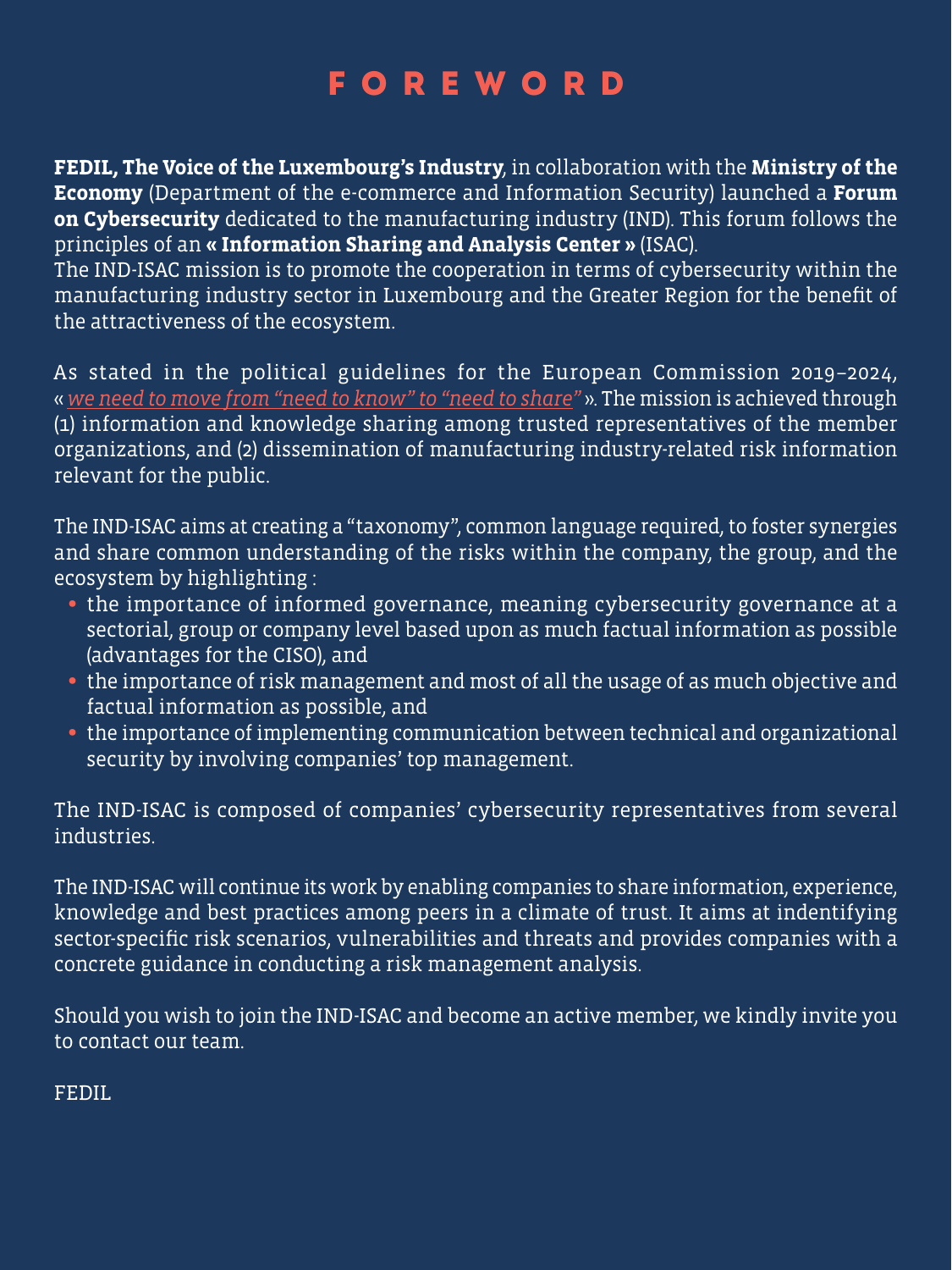INTRODUCTION

Espionage should be considered as high priority for companies. Spies can use three levers to steal company information:

- by exploiting human vulnerabilities of the company's staff;
- by fiddling with company processes; and
- by making use of technology, and in particular, technical vulnerabilities

4 4

to gain an economic advantage, steal information on patented products, influence business opportunities, or get valuable information for adjusting competitive pricing in the frame of the proposal of contracts.

This document lists and describes the possible espionage scenarios that were established in the specific context of the industrial sector but can also be tailored to any other economic sector.

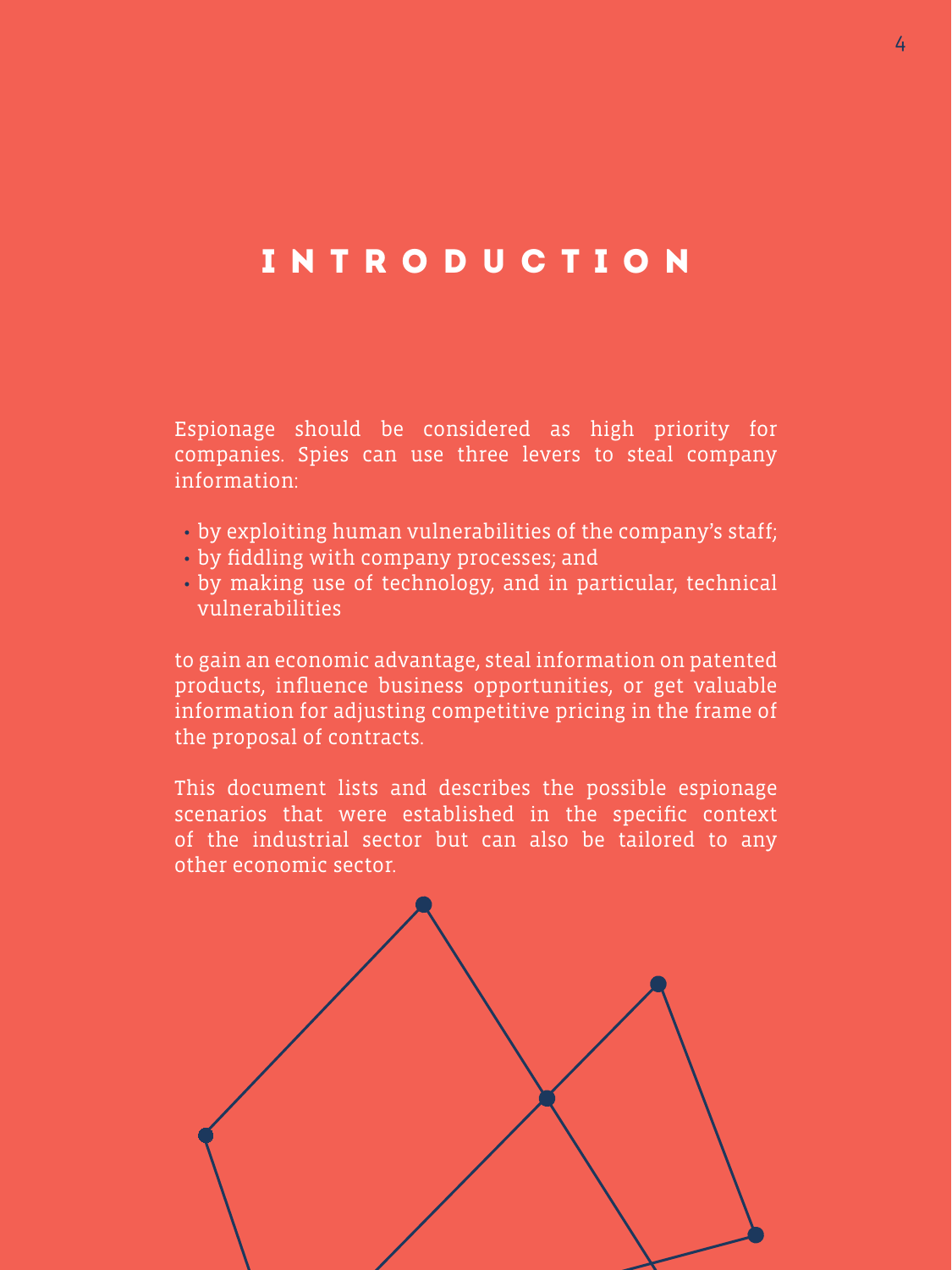

# A. ATTACK PATHS

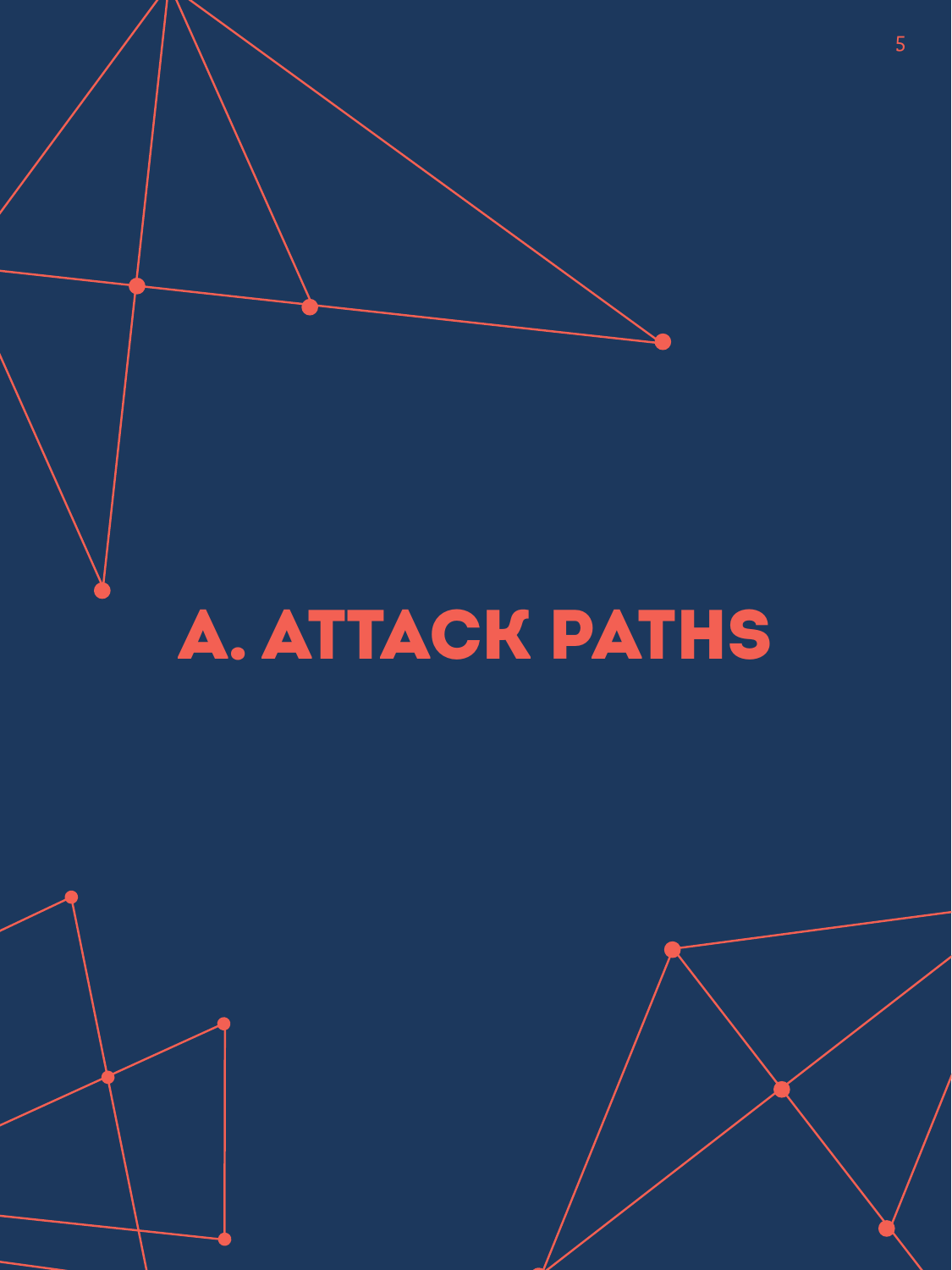### I - PEOPLE

### KEY FINDINGS

People may carry sensitive documents and count as easy targets when travelling (abroad, in public transport, at conferences, …). Physical or media containing digital documents can easily be stolen.

6 6

### 1. PEOPLE, AS VICTIMS

a**)** MUGGED WHILE TRAVELLING



### KEY MEASURES

- **•** Set-up anti-theft measures (locks, Kensington-like security slots, …),
- **•** Consider using burner phones and laptops containing only the necessary documents, **•** Encrypt storage media and laptops (laptops must be shut down when transported),
- **•** Never leave material unattended (fairs, hotel rooms, public transport, meeting rooms, …),
- **•** Encrypt phones,
- **•** Organize awareness training for physical security,
- **•** Use tamper-evident envelopes if phones must be left outside a meeting room, switch them off, or even better mandate one delegation member to keep phones outside a meeting room,
- Never leave anything in a hotel room or safe,
- Never use the hotel business lounge to work,
- **•** Never talk about confidential affairs in hotel rooms, bars, restaurants, public transport, taxis, airports or train stations, **•** Organize dedicated briefings for high-risk travel destinations.

The sections below explain why people remain one of the first vulnerabilities in need of specific attention.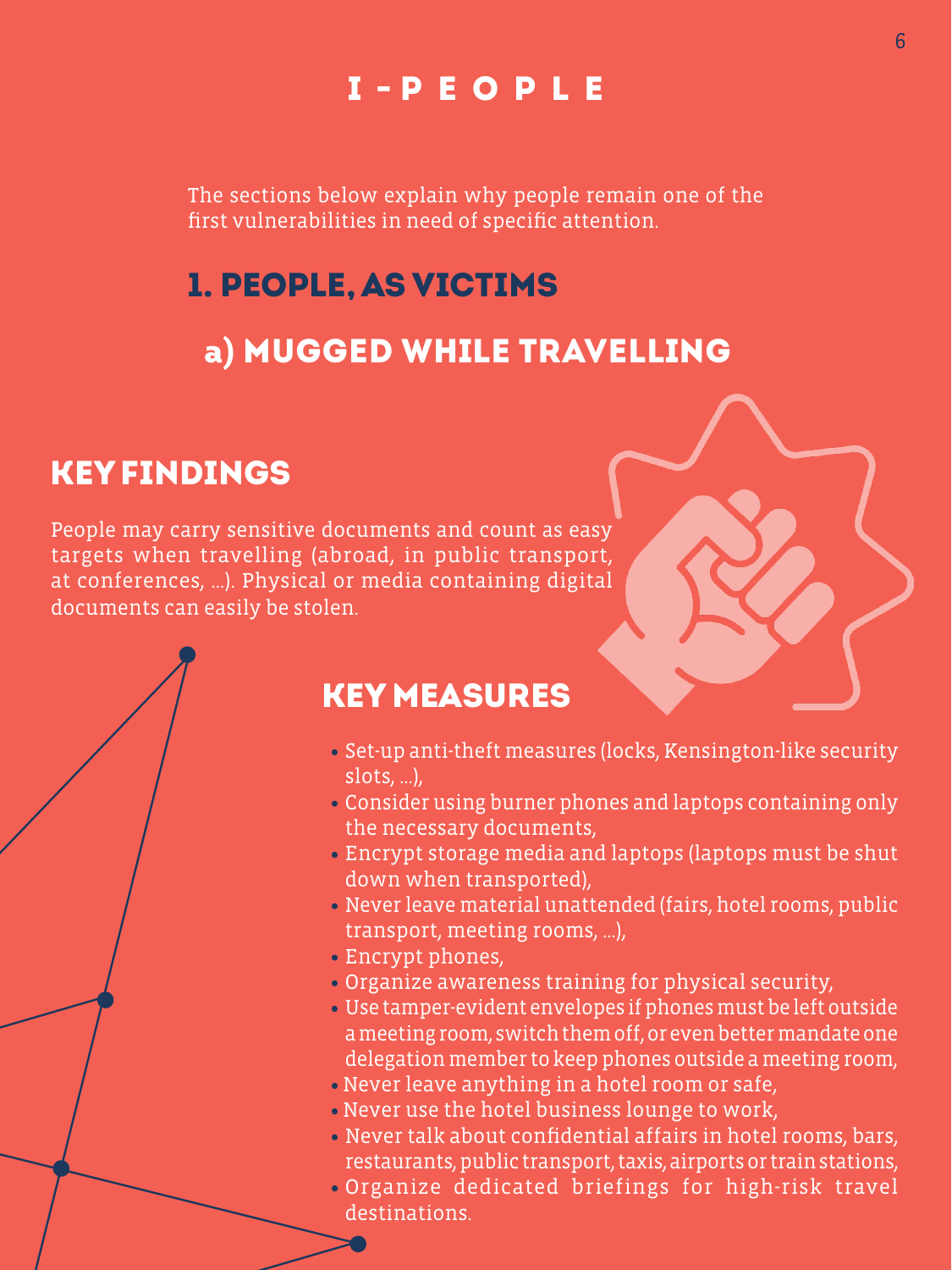7

### b**)** Eavesdropping in public networks

### KEY FINDINGS

Criminals may attack employees in public, corporate or hotel Wi-Fi networks and sniff network connections.

7



**•** Enforce the use of VPN for the entirety of network

connections when travelling (in some countries, hotels, facilities, typical VPN ports might be blocked – be prepared for that),

- **•** Consider using mobile data (such as 4G) instead of Wi-Fi,
- **•** Use end-to-end security communication instead of e-mail,
- **•** Check the connection types of your mobile phone. If it falls back to 2G, your phone is most probably being eavesdropped. The downgrade attack consists in disconnecting a phone from the network by sending malicious data, forcing it to fall back to 2G encryption that is easily cracked.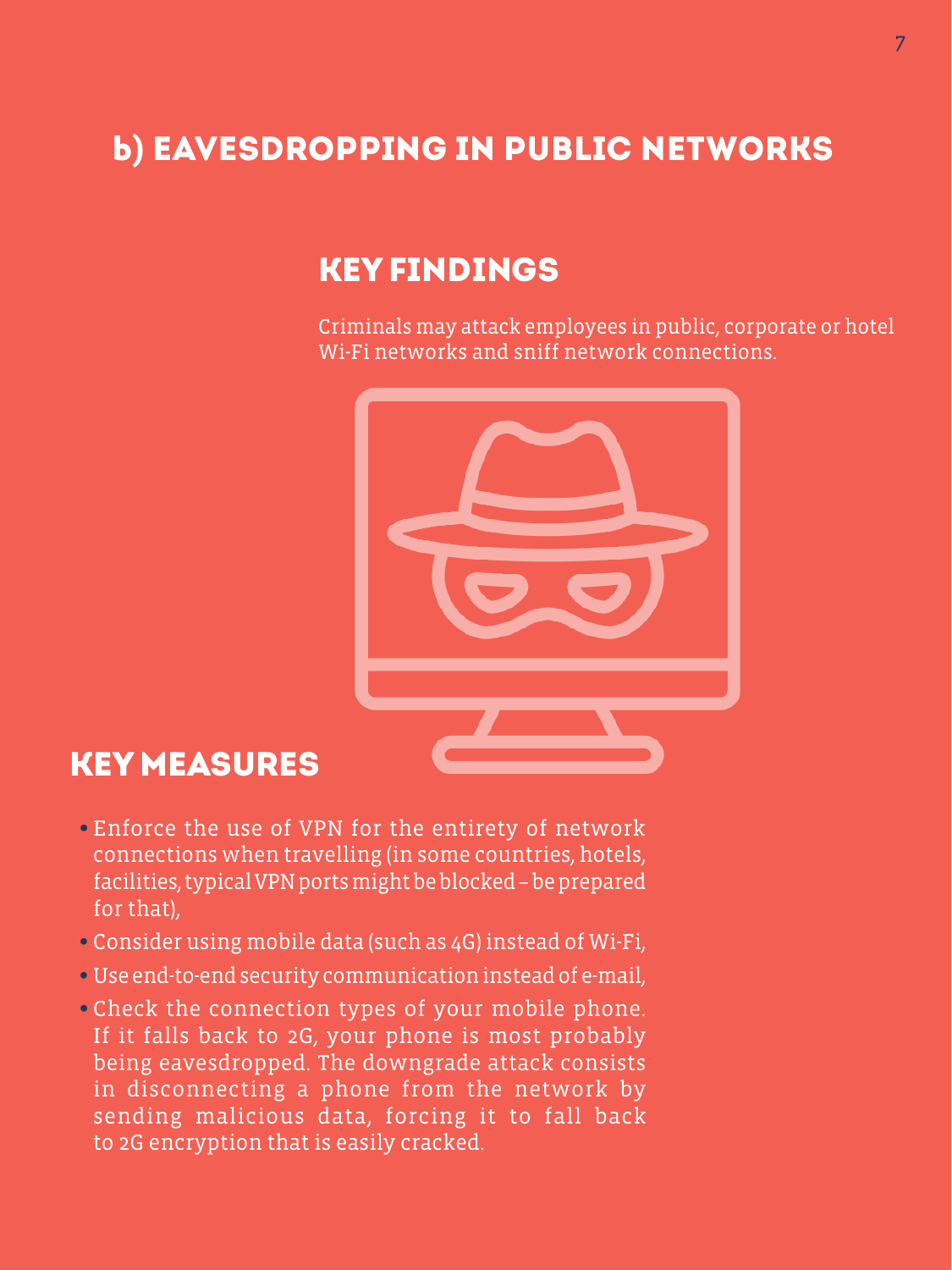### c**)** Social engineering

### KEY FINDINGS

Manipulating people by exploiting human vulnerabilities (such as fear, insecurity, sex or greed - 'MICE': Money, Ideology, Constraint, Ego) is simple and effective. Using social engineering techniques, spies are able to bypass security checks or physical barriers.

- **•** Organize awareness training for social engineering,
- **•** Watch out during airport security checks.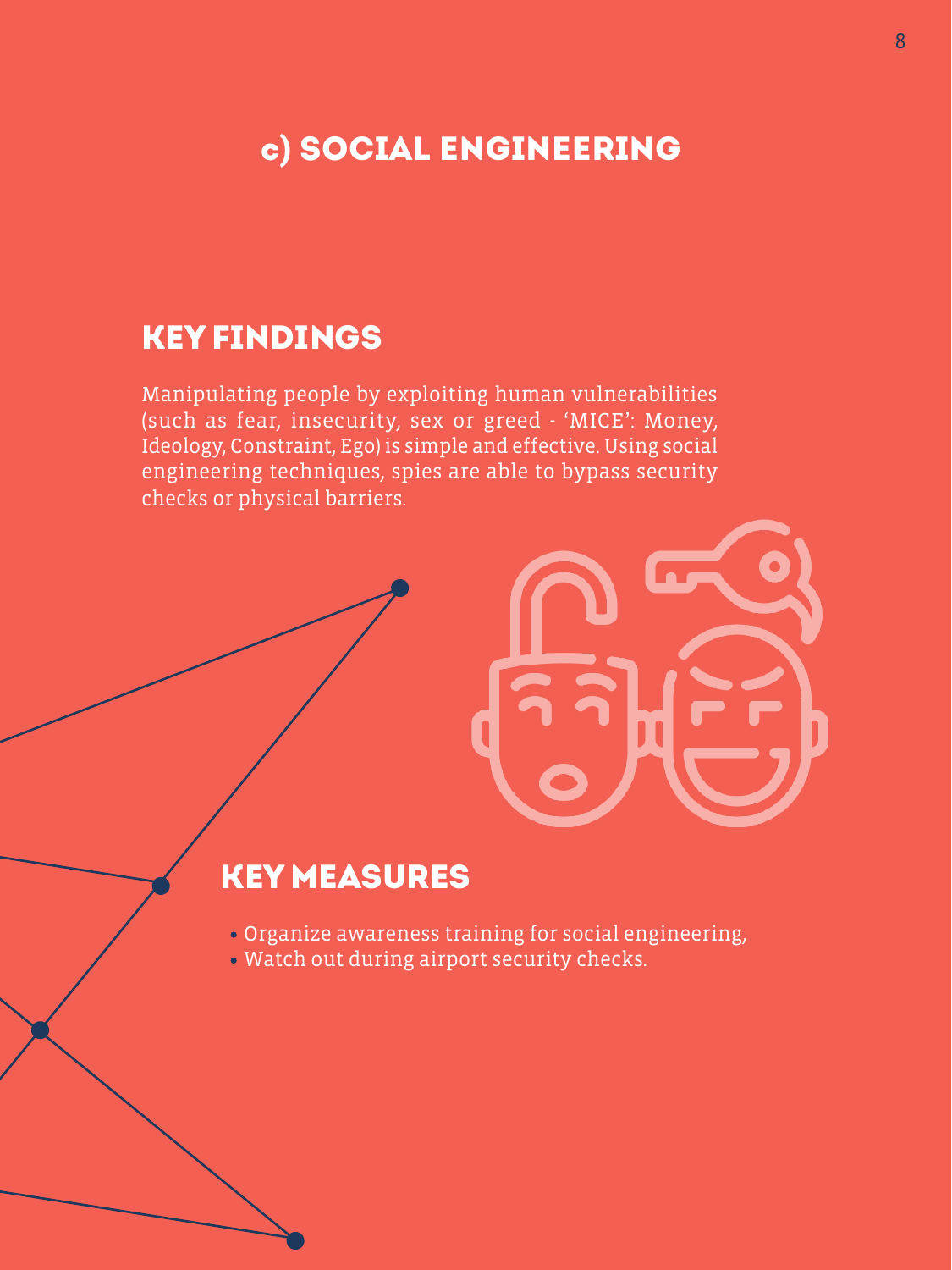### d**)** Deception using impersonation via e-mail

### KEY FINDINGS

Criminals use fake e-mail messages (similar to phishing) to impersonate a company department or an employee's superior and try to make employees hand over sensitive

information.



- **•** Organize awareness training for social engineering,
- **•** Secure alternatives to e-mail designed in such a way that impersonation is not possible (company-internal messaging or collaboration platforms, but also a digital signature of e-mails),
- **•** Implement the four-eyes principle and segregation of duties for sensitive processes (e.g. accessing or modifying sensitive data).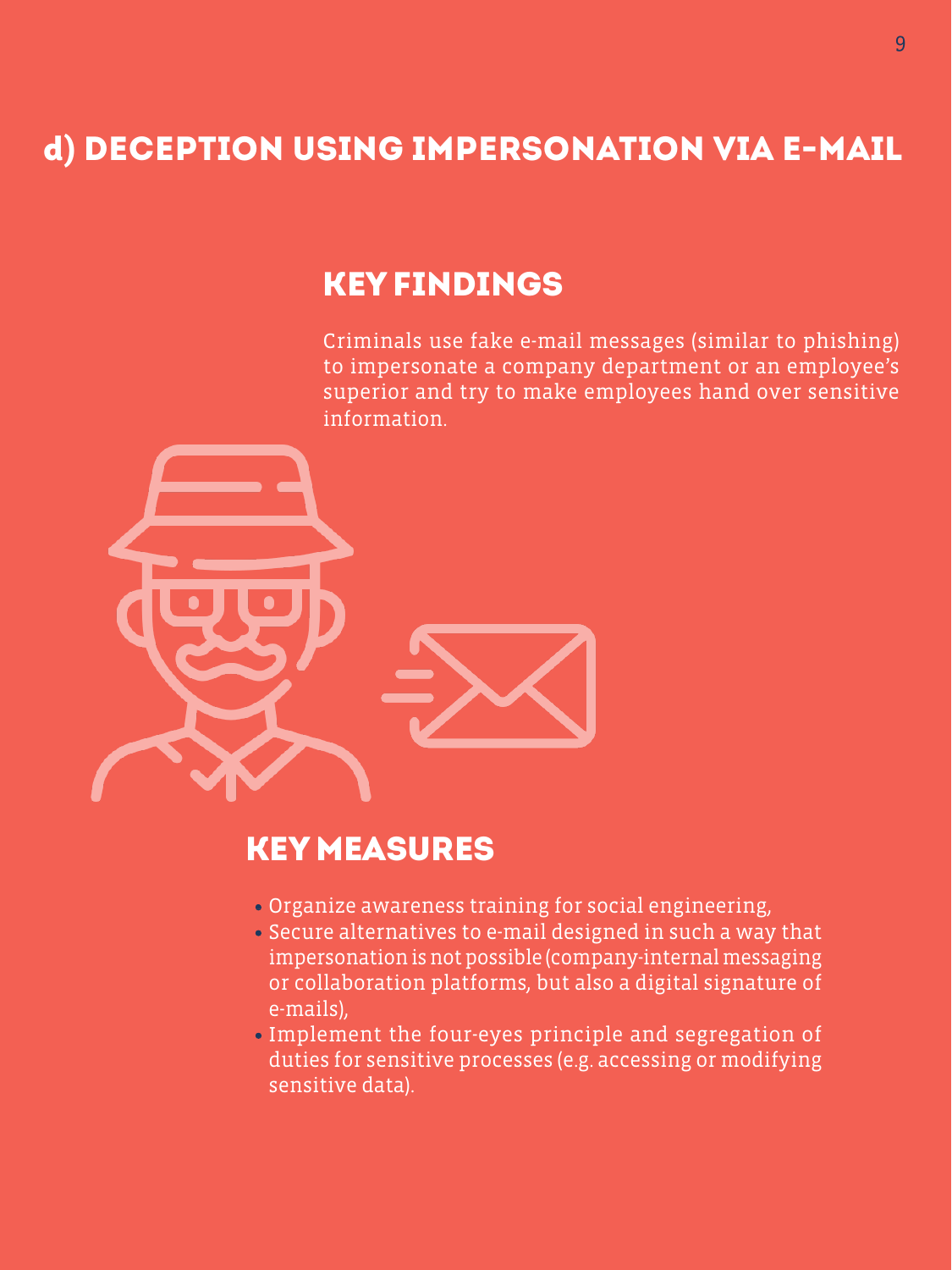### e**)** Infiltration

### KEY FINDINGS

Infiltration starts with spies collecting publicly available information about a potential target from social media, websites, organizational charts, etc. The goal of creating such a profile is to ultimately get in touch with the person. In a second step, spies try to obtain non-public information from the person or their colleagues, either digitally (e.g. phishing) or physically (e.g. by approaching them at an event). Once enough information is gathered, spies try to get in touch (befriending the person or their colleagues, apply for an internship, etc.). When confidence has been built, they start asking for small favours, then larger ones such as leaking sensitive information.



### KEY MEASURES

### -------- $\blacksquare$

**•** Organize special awareness training for people who travel a lot or who appear publicly for the company (conferences, events).

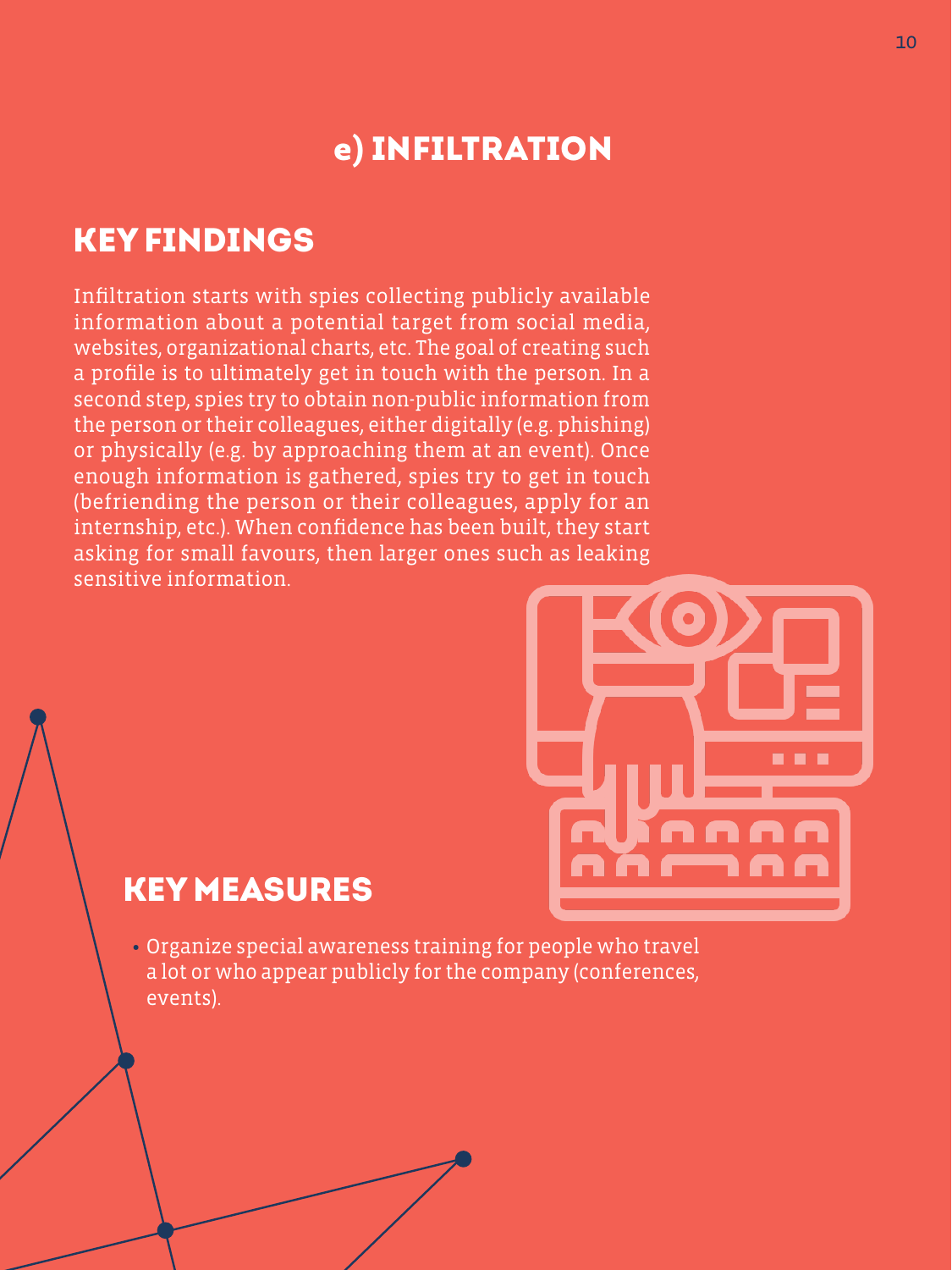# 2. PEOPLE, AS OFFENDERS

a**)** INSIDER THREAT



# KEY FINDINGS

Employees may wilfully leak information for many reasons. Unsatisfied employees may wish to harm the company. Badly paid employees are susceptible to corruption, since organized criminals may be ready to pay a multiple of their annual 11 11

salary at once.

- **•** Corruption detection and prevention,
- **•** Contact with law enforcement,
- Prevention through strict 'Need To Know' policies, compartmentalization of information, detection of unexpected accesses (volumes, times).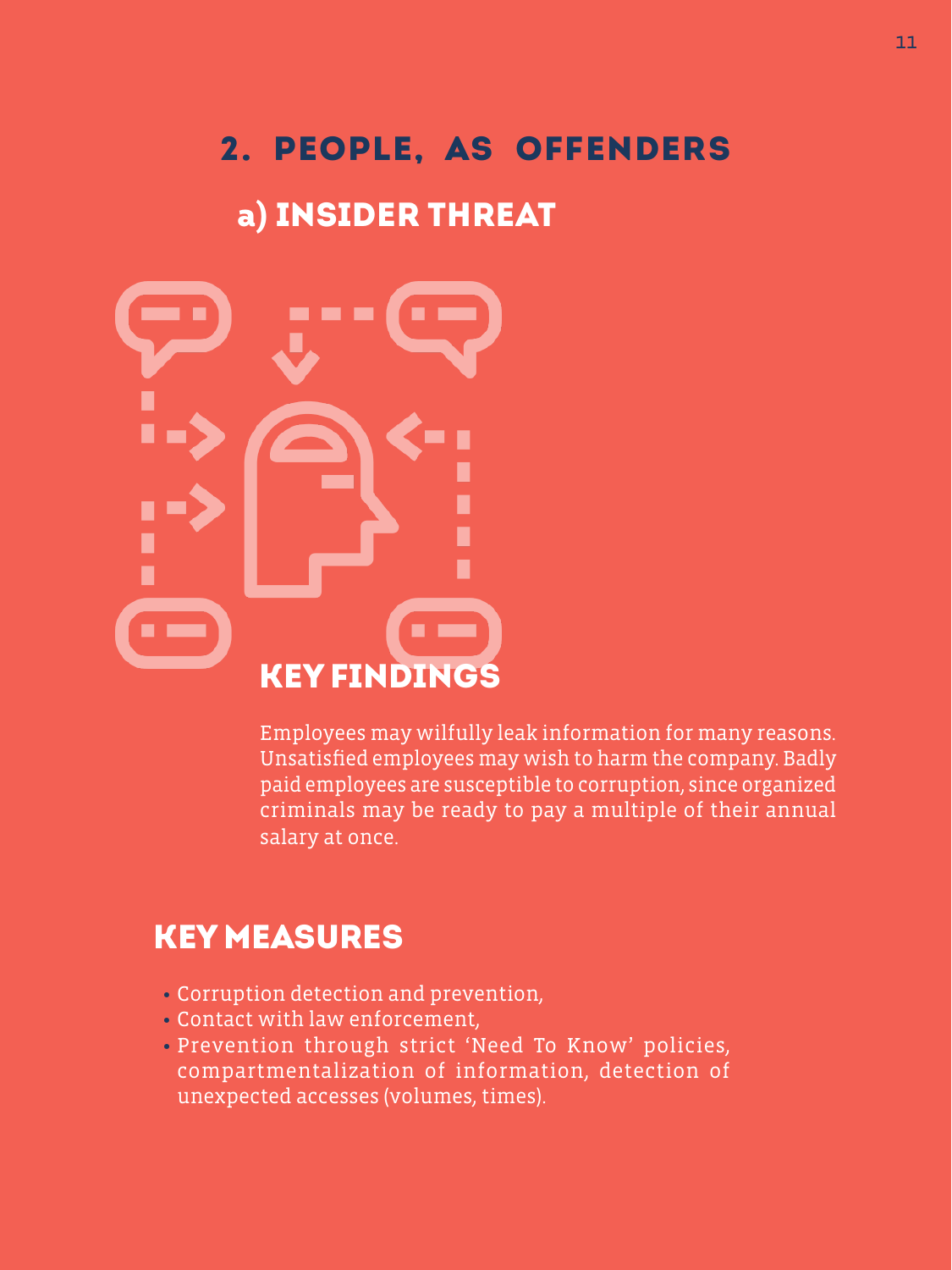### b**)** Blackmail

### KEY FINDINGS

Any employee can be blackmailed to leak sensitive information, especially when they are in difficult financial situations.



- **•** Contact with law enforcement,
- **•** Put in place a 'Hotline' with trained people.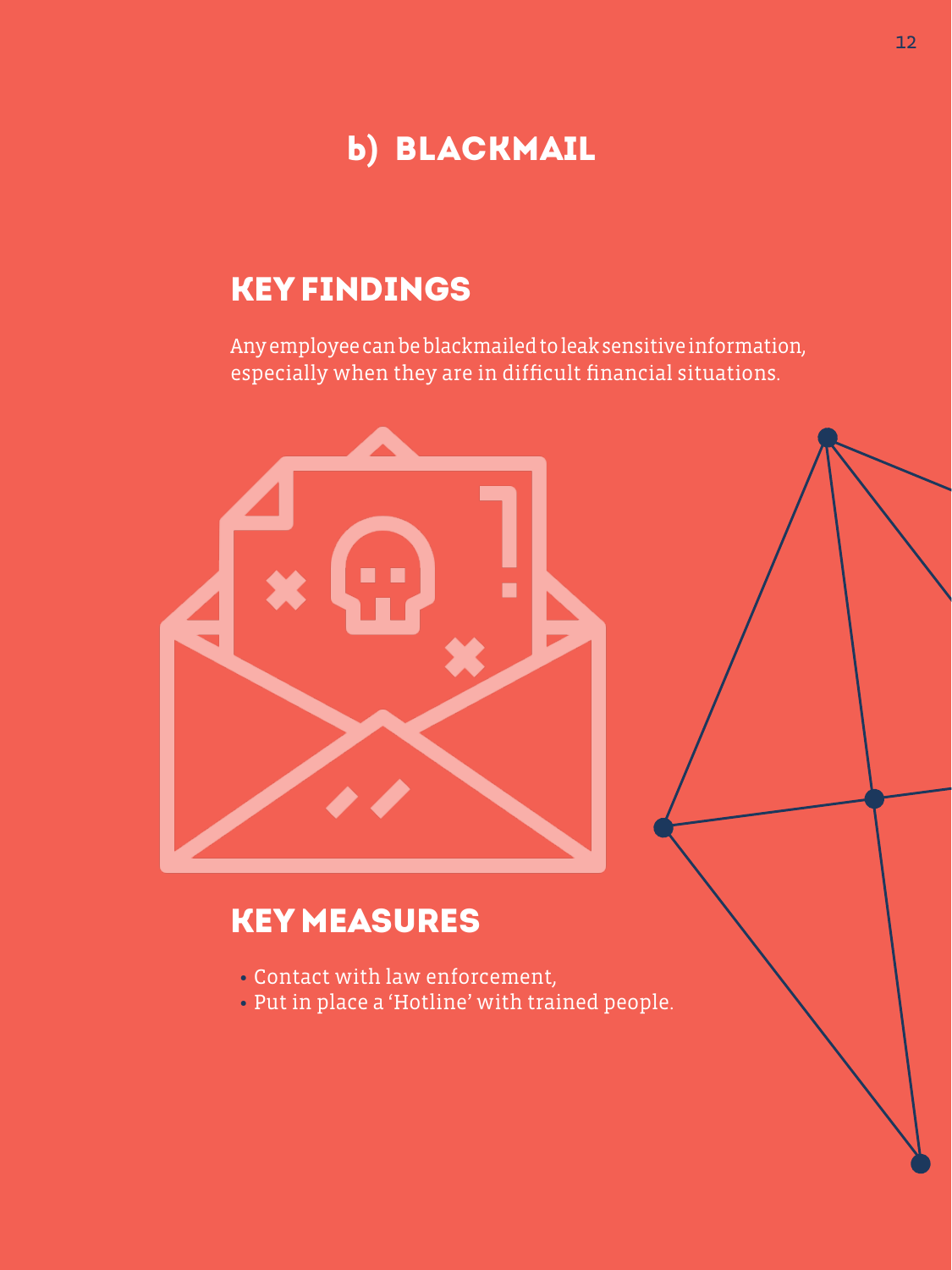### 3. PEOPLE, ACCIDENTALLY

### a**)** ACCIDENTAL LEAK OF INFORMATION



### KEY FINDINGS

Mistakes happen. For example, employees may send sensitive information to the wrong recipient. Moreover, when people have auto-forwarding set up (e.g. when they are out of office), confidential e-mail potentially leaves the perimeter of the company. The first thing a hacker will do with a compromised mail account is to activate auto-forwarding and/or delegation, which shall thus be monitored.

- **•** Organize awareness training,
- **•** Implement secure sharing platform, enforce and train its use,
- **•** Security incident response,
- **•** Discourage and disable the use of auto-forwarding e-mail,
- **•** Put a policy in place rewarding employees who report security incidents.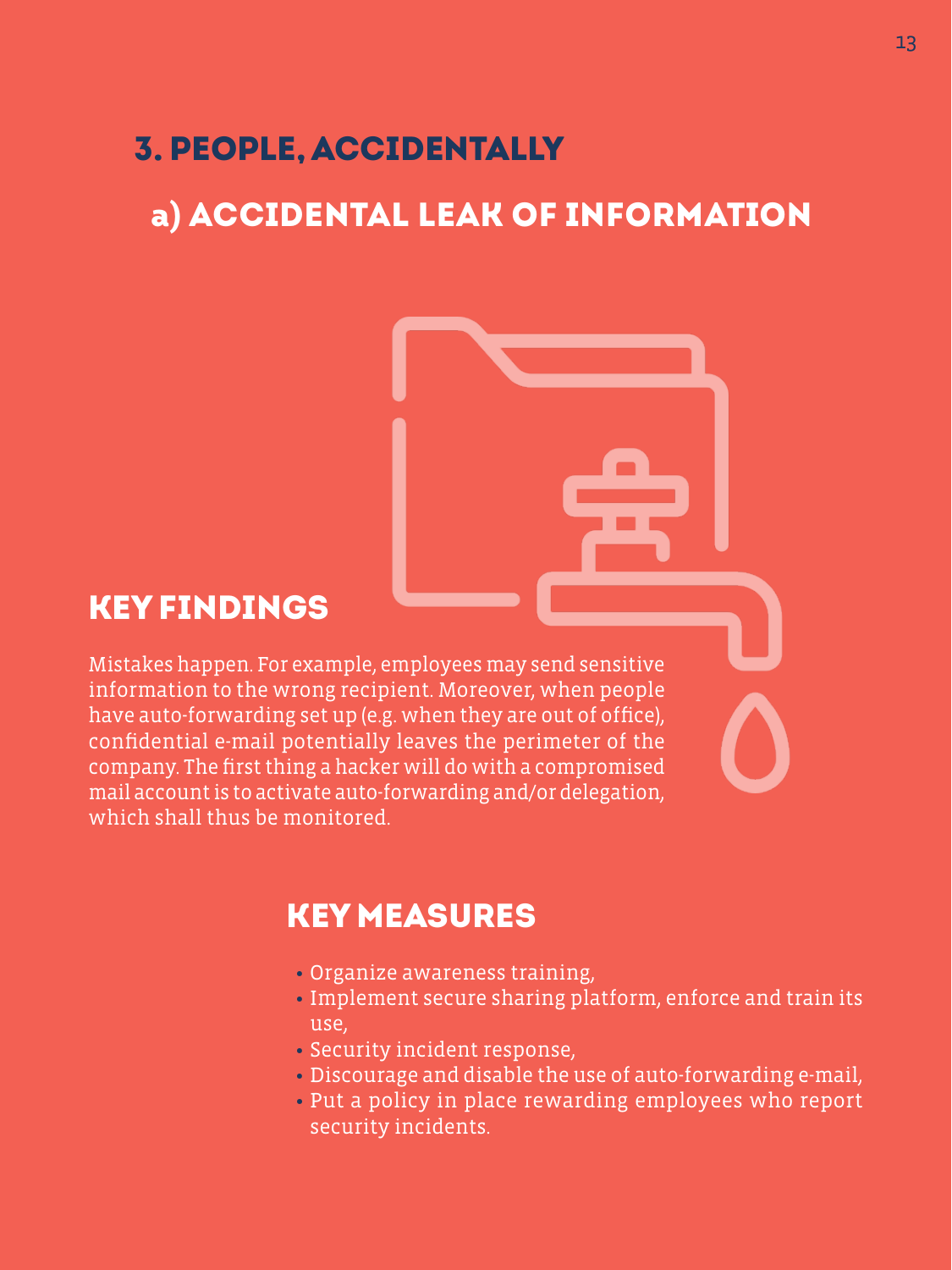### I I - PROCESSES

14 14



### 1. LOW SUPPLIER SECURITY



### KEY FINDINGS

Industrial suppliers often have lower security standards because they have fewer resources available (personnel and financial). Criminals try to compromise suppliers first, and then use them covertly to compromise the contracting company.

- **•** Carry out due diligence,
- **•** Review supplier management process (including audit of suppliers),
- **•** Strengthen incident management preparedness,
- **•** Help/require your suppliers to become better protected (e.g. through certification).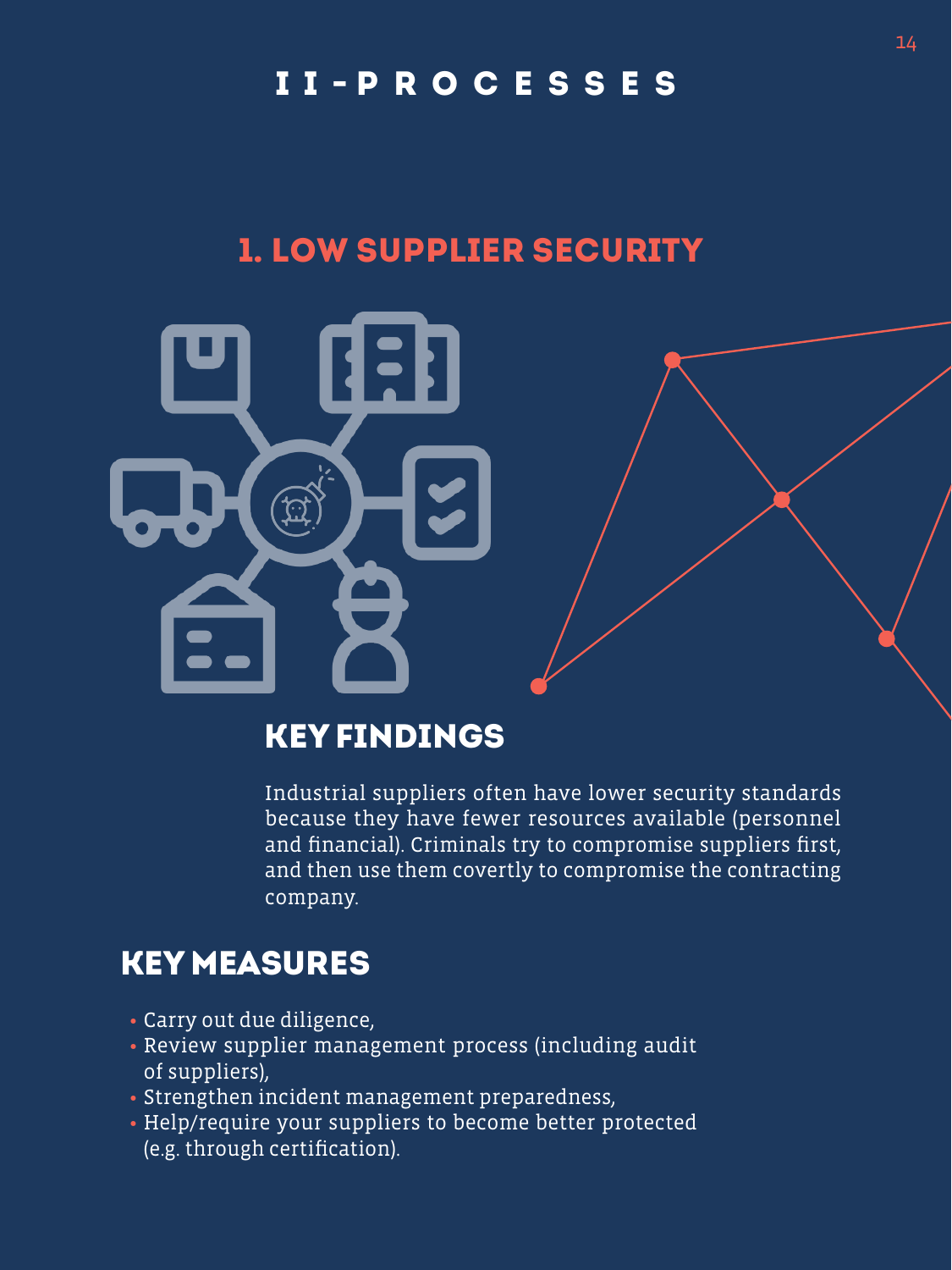### KEY FINDINGS

Modern technology has allowed for miniature but highresolution cameras and flying drones. Both enable criminals to exfiltrate information (e.g. manufacturing processes, documents lying around) without the need of hacking devices or manipulating people.

### KEY MEASURES

**•** Strengthen physical security to consider the risk of robots and drones,

**•** Enforce clean desk policy.

### 2. High-tech spying using drones

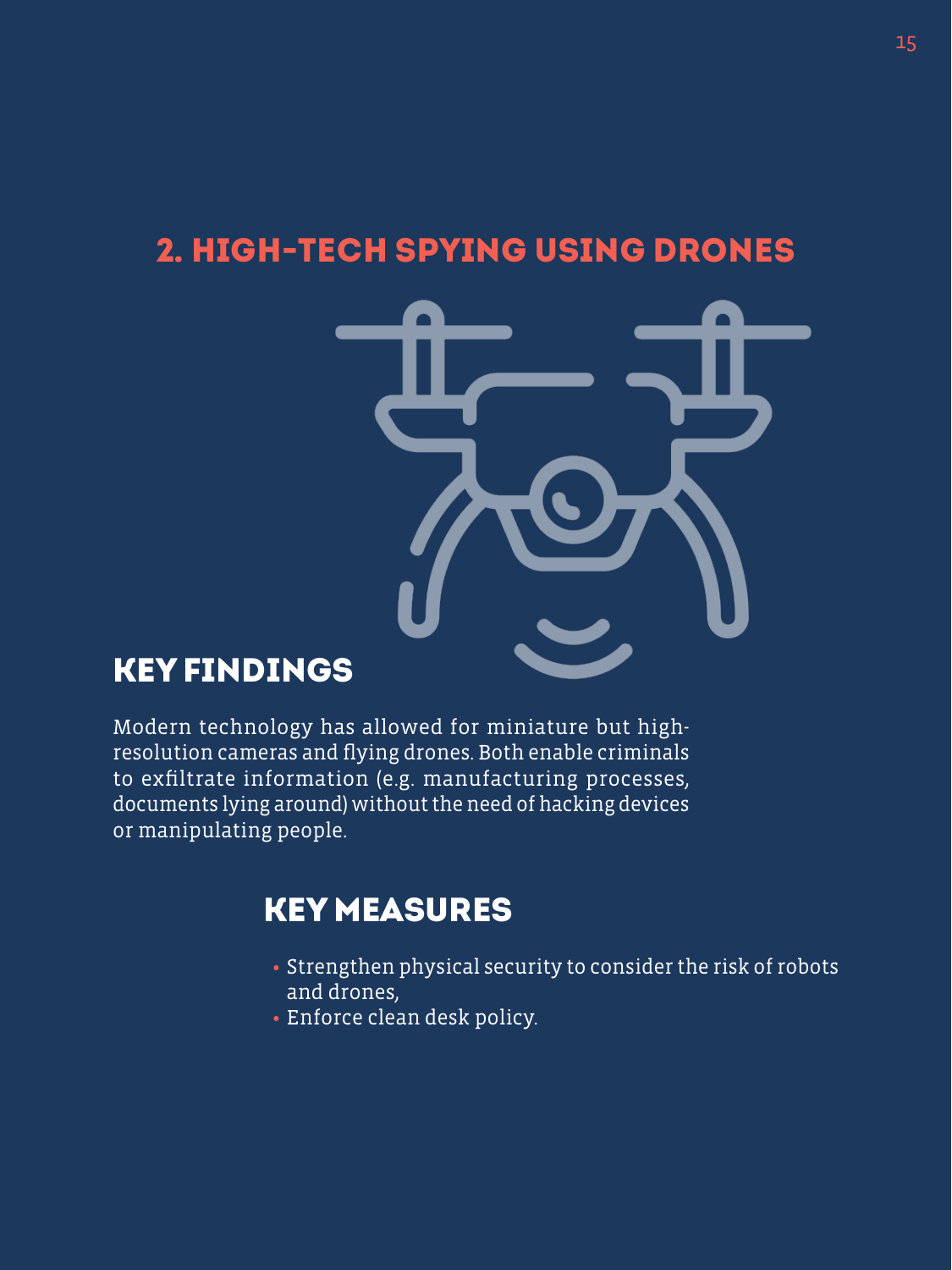

### 3. Low physical security

16 16

### KEY FINDINGS

When physical access to sites is poorly secured, spies can enter the premises and steal/copy documents. Moreover, documents can lie around on desks, but also in the printer tray.

- **•** Reinforce physical access control (e.g. reception desk), **•** Define public and private zones. Insist that employees stop seeing respectively will not stay with unknown people in public zones,
- **•** Enforce clean desk policy,
- **•** Require log-in for industrial control systems, even if terminals are on-site and physical access is controlled,
- **•** Enforce the use of screen locking and the need to unlock using credentials,
- **•** Encourage people to pick up printed documents immediately (possibly require badges for printing on printers).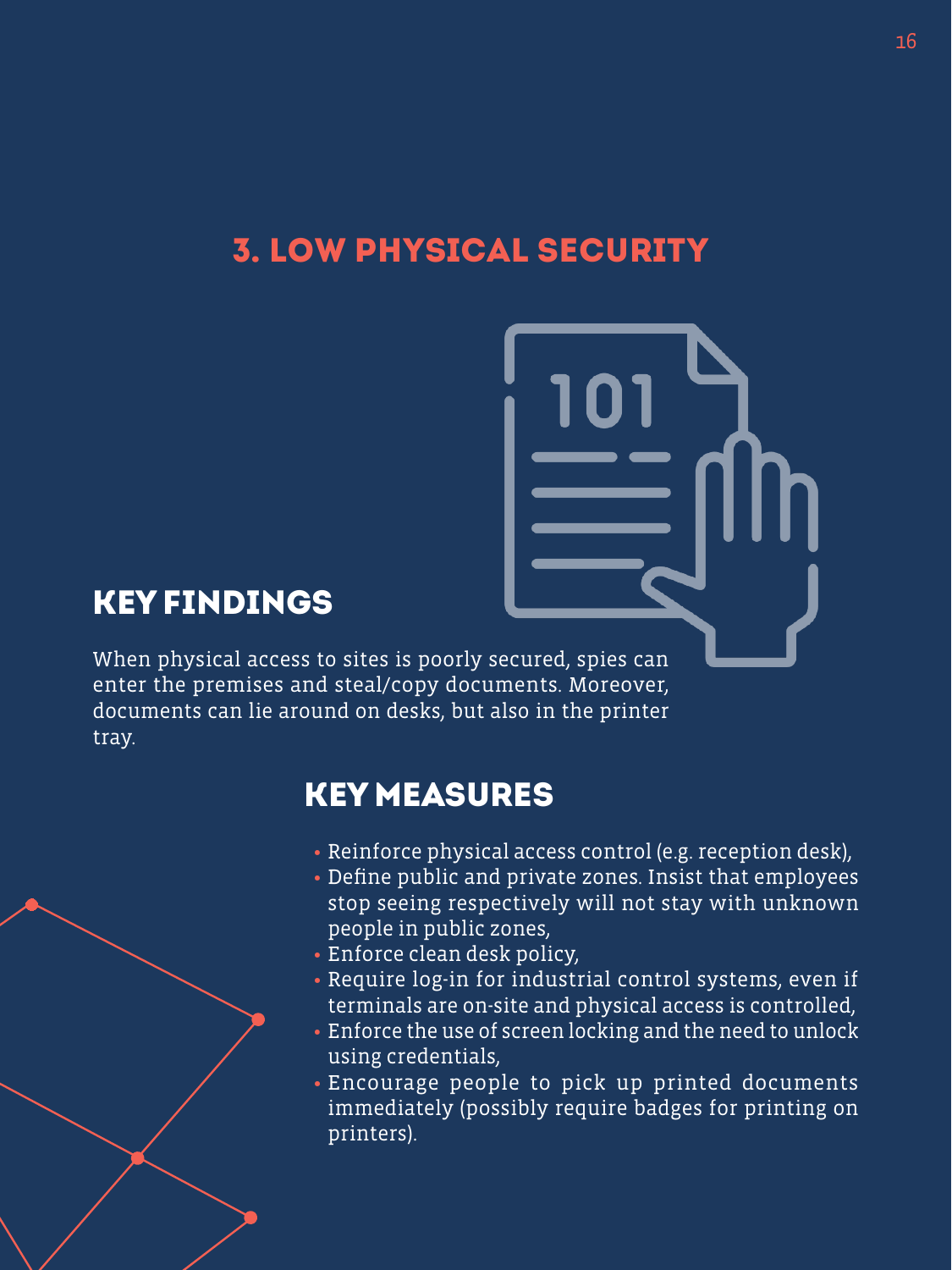### 4. Spying components within premiseS

### KEY FINDINGS

Once inside the company premises, a criminal can place spying devices, such as microphones, cameras or keyloggers.



### KEY MEASURES

17 17

- **•** Deploy and enforce Network Access Control (NAC) capabilities for protecting wired connections,
- **•** Carry-out a Wi-Fi audit to detect rogue access points,
- **•** Organize awareness training for detecting spying devices.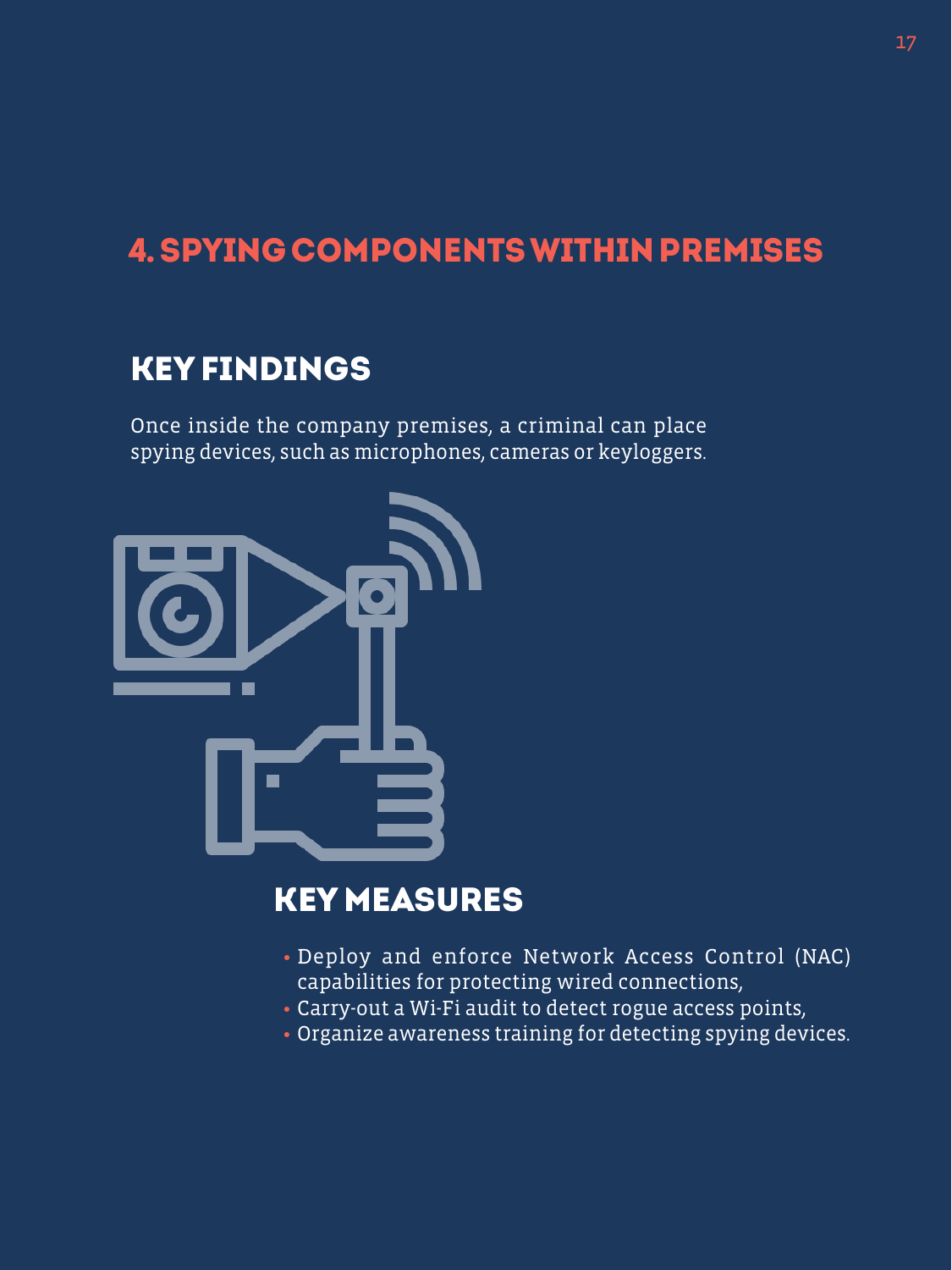### 5. Rogue Wi-Fi access point



### KEY FINDINGS

Once inside the company premises, criminals can plug a Wi-Fi access point into any unprotected network socket to obtain permanent access to the company's internal network.







### KEY MEASURES

**•** Implement Network Access Control (NAC), **•** Carry-out a Wi-Fi audit to detect rogue access points.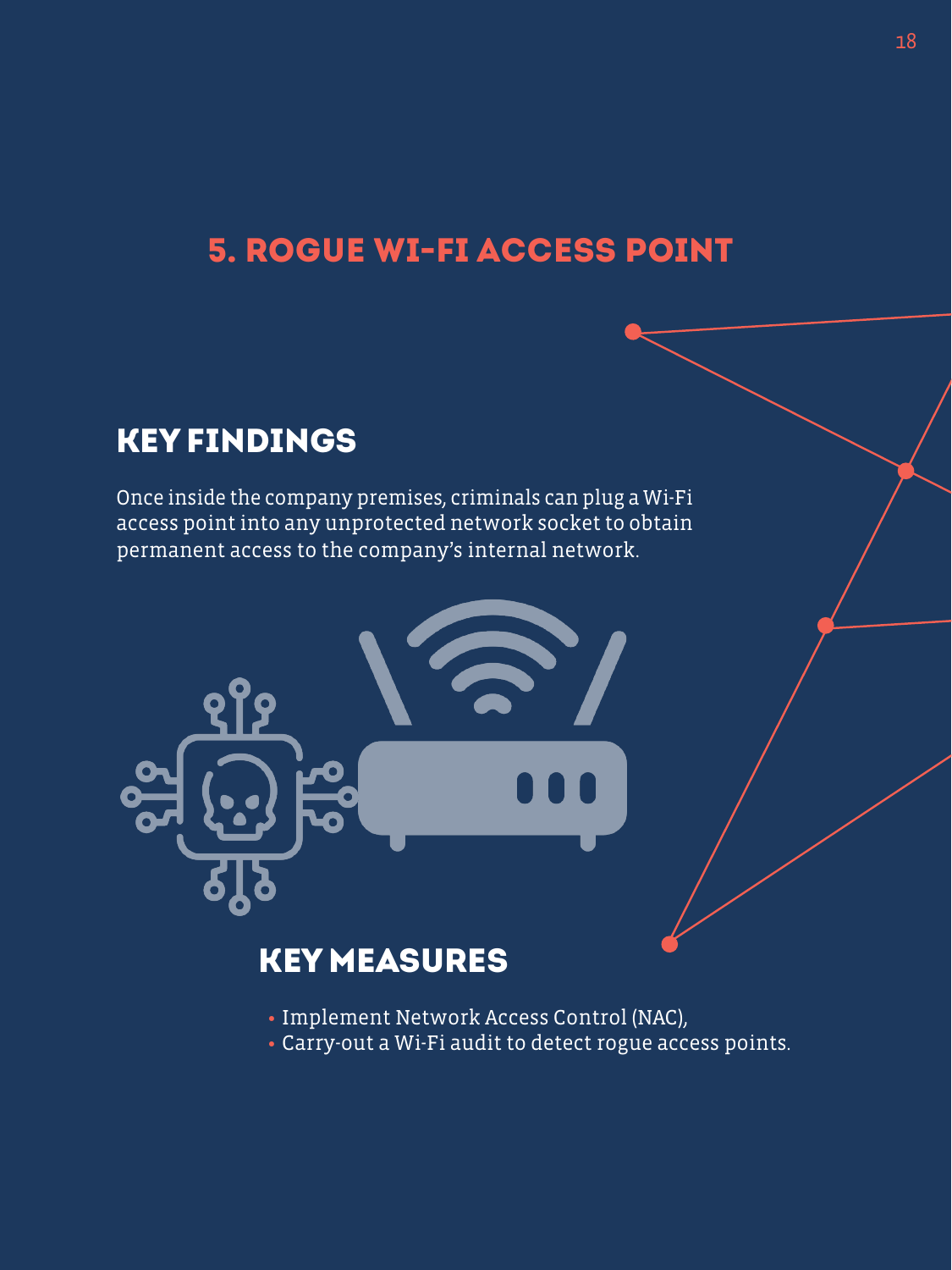### 1. ENDPOINT SECURITY

### III - TECHNOLOGY

### KEY FINDINGS

Especially when working from home on their personal computers, employees are susceptible to malware that they receive via e-mail attachments or download online. In unprotected home networks, personal devices are exposed to a certain risk of being compromised:

- **•** from other devices in the home network,
- **•** via Wi-Fi (when it is not properly protected, e.g. with a weak password),
	- or
- **•** DNS protection is not strong enough, **•** through hacking attacks onto the internet router (which is operated by the internet service provider and often has unpatched security vulnerabilities).

- **•** Provide an additional router to your (critical) employees to ensure the required security level,
- **•** Ensure security on endpoint devices (scanning, monitoring, logging, updates, back-ups, strong authentication),
- **•** Organize awareness training for malware.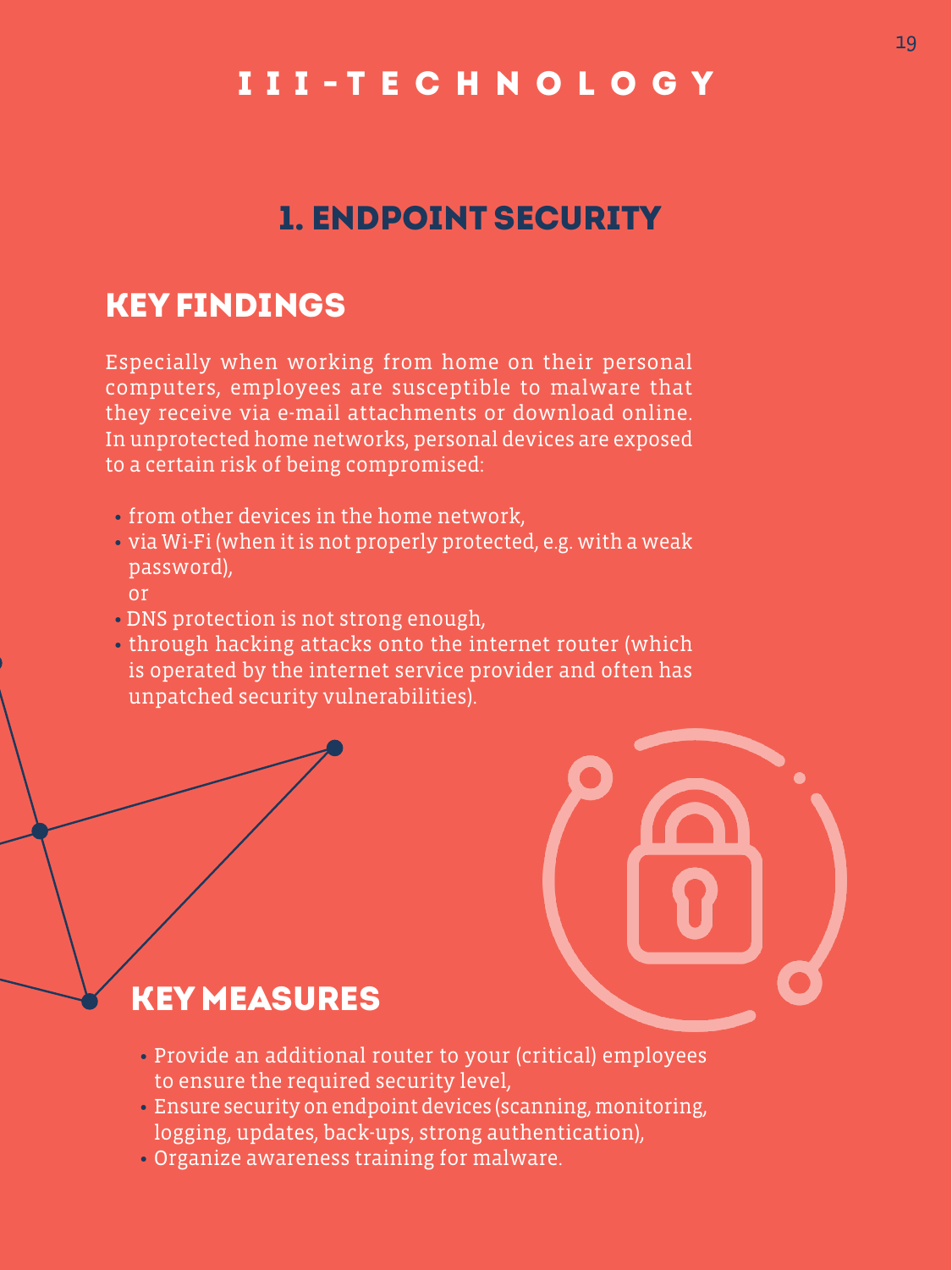### 2. OUTDATED IT SECURITY CONTROLS

### KEY FINDINGS

IT and information security is only a supporting process for the manufacturing industry since it is not lucrative. On the contrary, the manufacturing industry is rather reluctant to

spend resources on IT or security equipment. However, since security is rapidly evolving, it requires regular modernization. As a result, the IT infrastructure is poorly secured (which becomes critical in an industry 4.0 context). Companies are often not even aware of the fact that their infrastructure is outdated.

- **•** Perform gap/maturity assessment to evaluate the level of security of the infrastructure,
- **•** Convince the management department that security is primordial,
- **•** Modernize IT infrastructure (especially from a security perspective).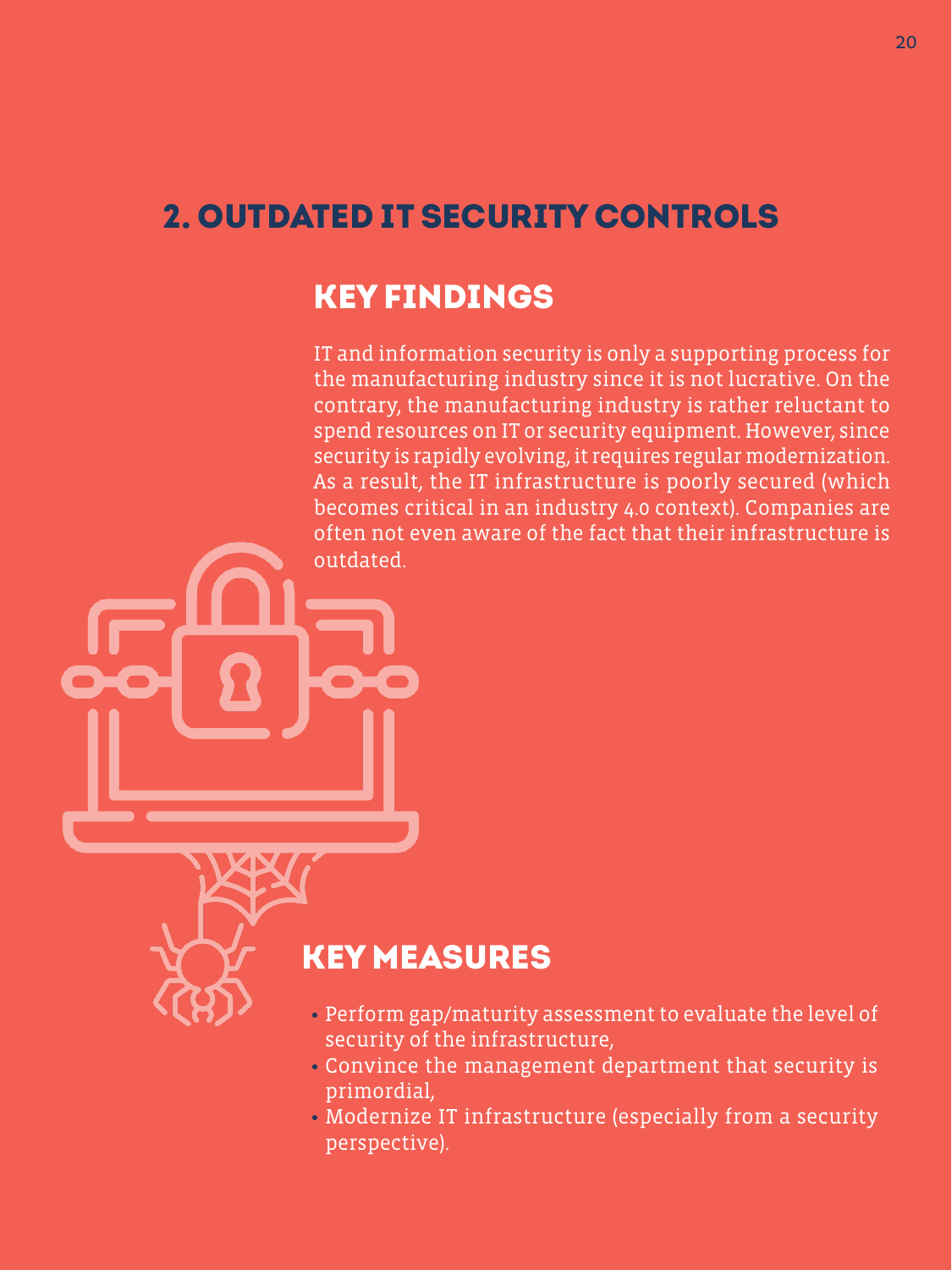

### KEY FINDINGS

Cloud solutions usually provide good security opportunities, such as high availability and physical security. However, cloud platforms are often badly configured or poorly managed due to the lack of competence and resources. Moreover, cloud platforms are publicly accessible and thus suffer from phishing problems, especially when strong authentication is rarely implemented.

- Extend cloud competences in the company, or subcontract a recognized professional,
- Implement strong/multi-factor authentication,
- Configure back-ups and document versioning,
- Ensure that security patches are applied,
- Implement Cloud Security Posture Control.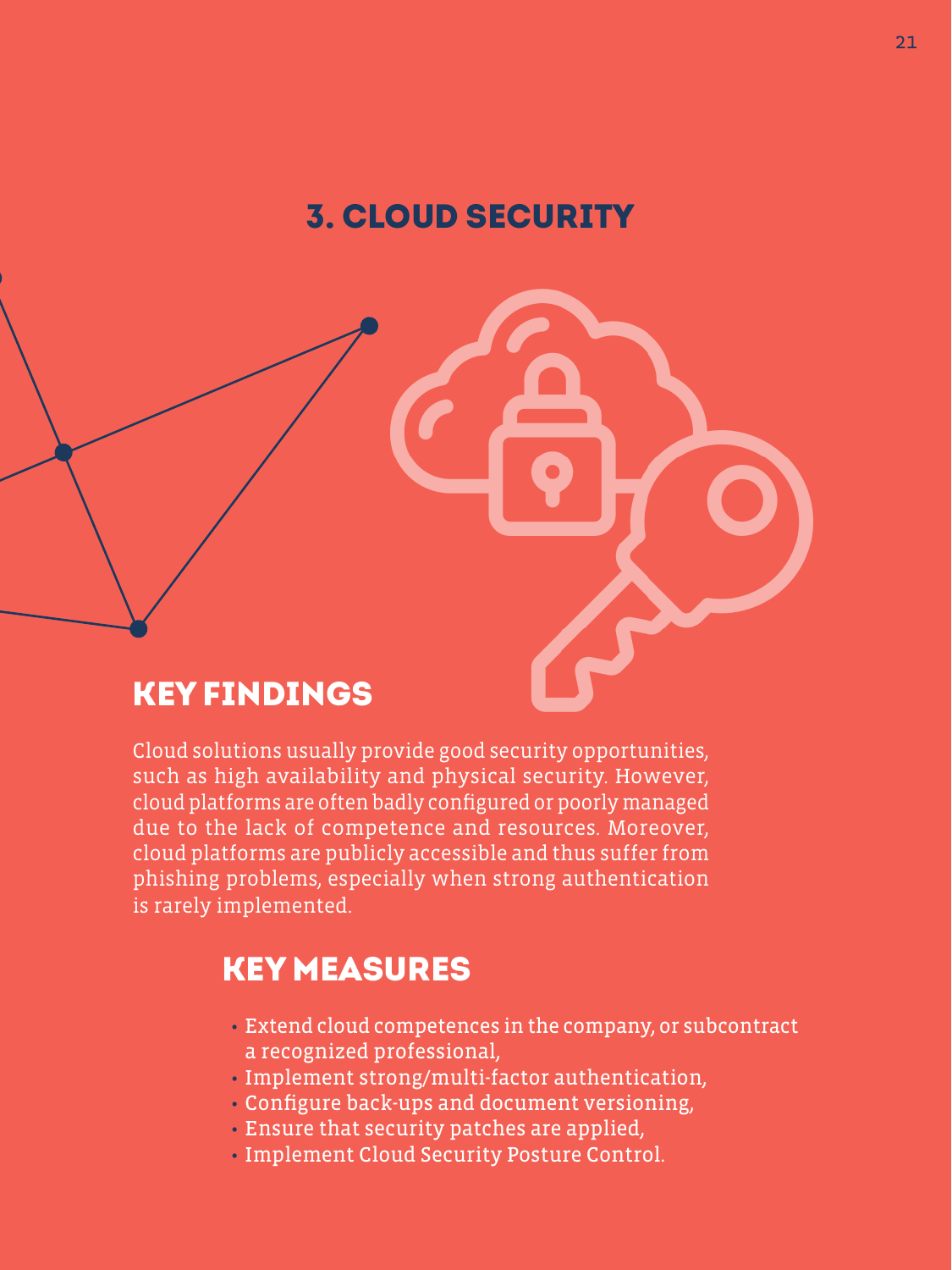### 4. INDUSTRY 4.0

### KEY FINDINGS

Industry 4.0 components collect a lot of sensor data. This data might be sent to the suppliers without sanitization and reveal critical information.



- Implement information governance and decide what sensor data can be sent to a supplier,
- Implement maintenance procedures with vendors (dedicated time, from a specific IP address), limited to the necessary sub-networks. Record and keep proof of these sessions,
- Implement strong authentication for maintenance interfaces,
- Secure VPN endpoint management.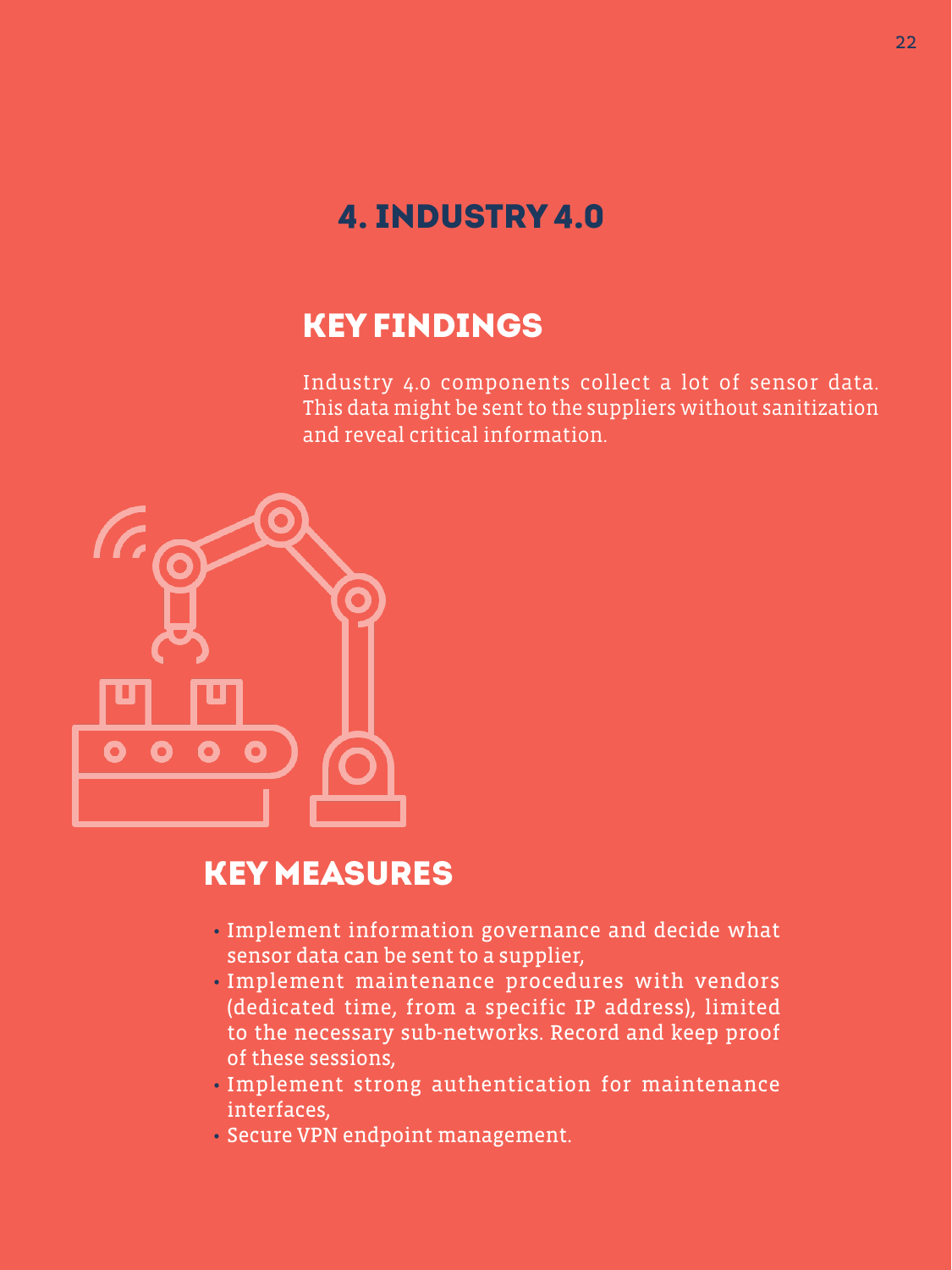### 5. INTERNET OF THINGS

### KEY FINDINGS

Smart devices (e.g. smart door locks) often have a poor security design or use unmaintained software. If that is the case, they can be remotely controlled or hacked, which allows spies to get insight into the company (e.g. when the guards leave) or even remotely open doors or disable alarms. Moreover, they can be an entry point to the internal network.



- Avoid buying IoT devices that require an (uncontrolled) connection to external cloud or networks,
- Restrict network access of IoT devices through dedicated networks and firewalls (inbound and outbound),
- Regularly check for firmware updates and security patches,
- Use strong passwords for IoT devices,
- As much as possible, isolate networks of IoT devices from other resources of the company (systems and networks) by segregating IoT devices and associated networks.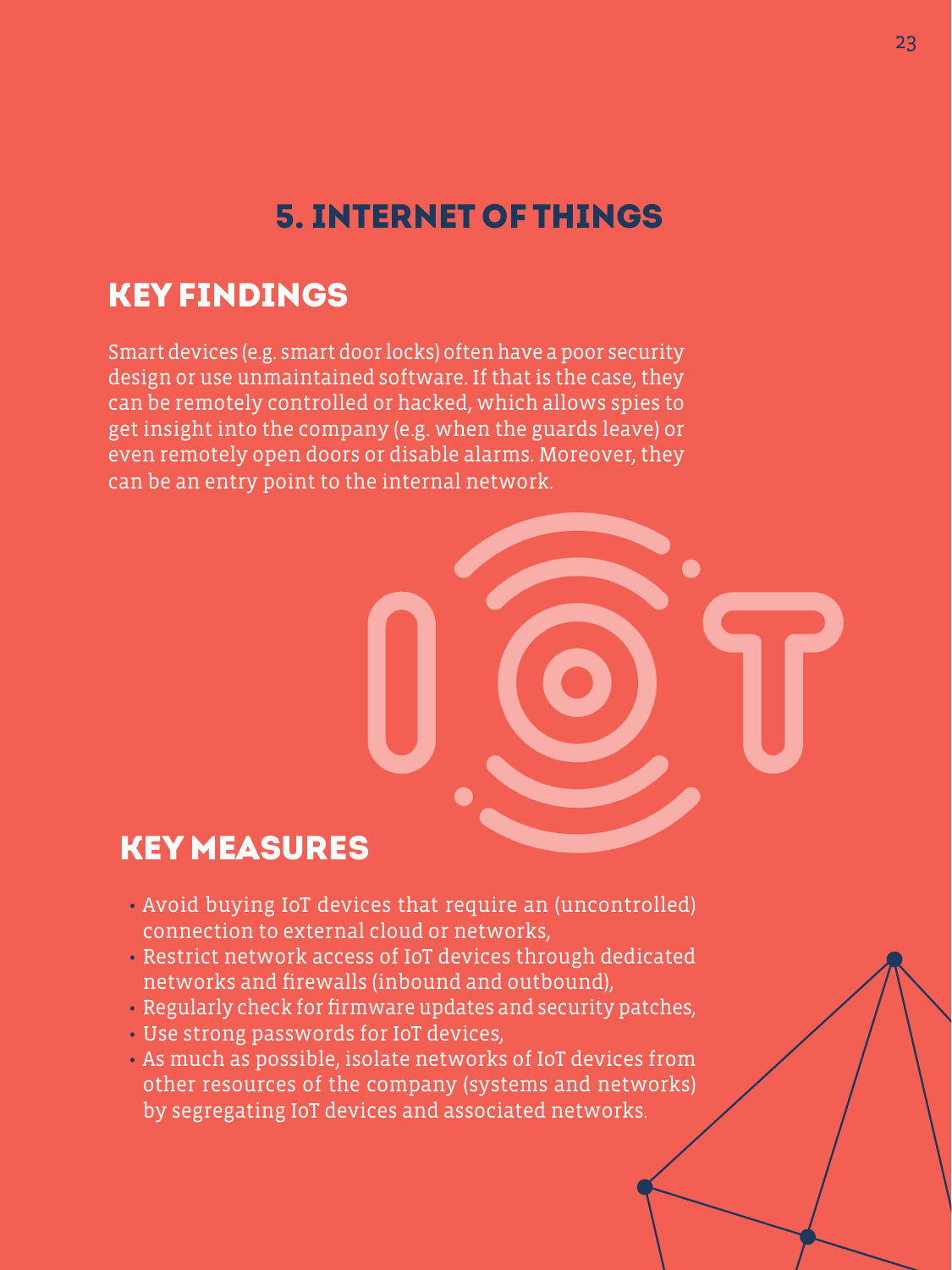

## B. RISK SCENARIOS

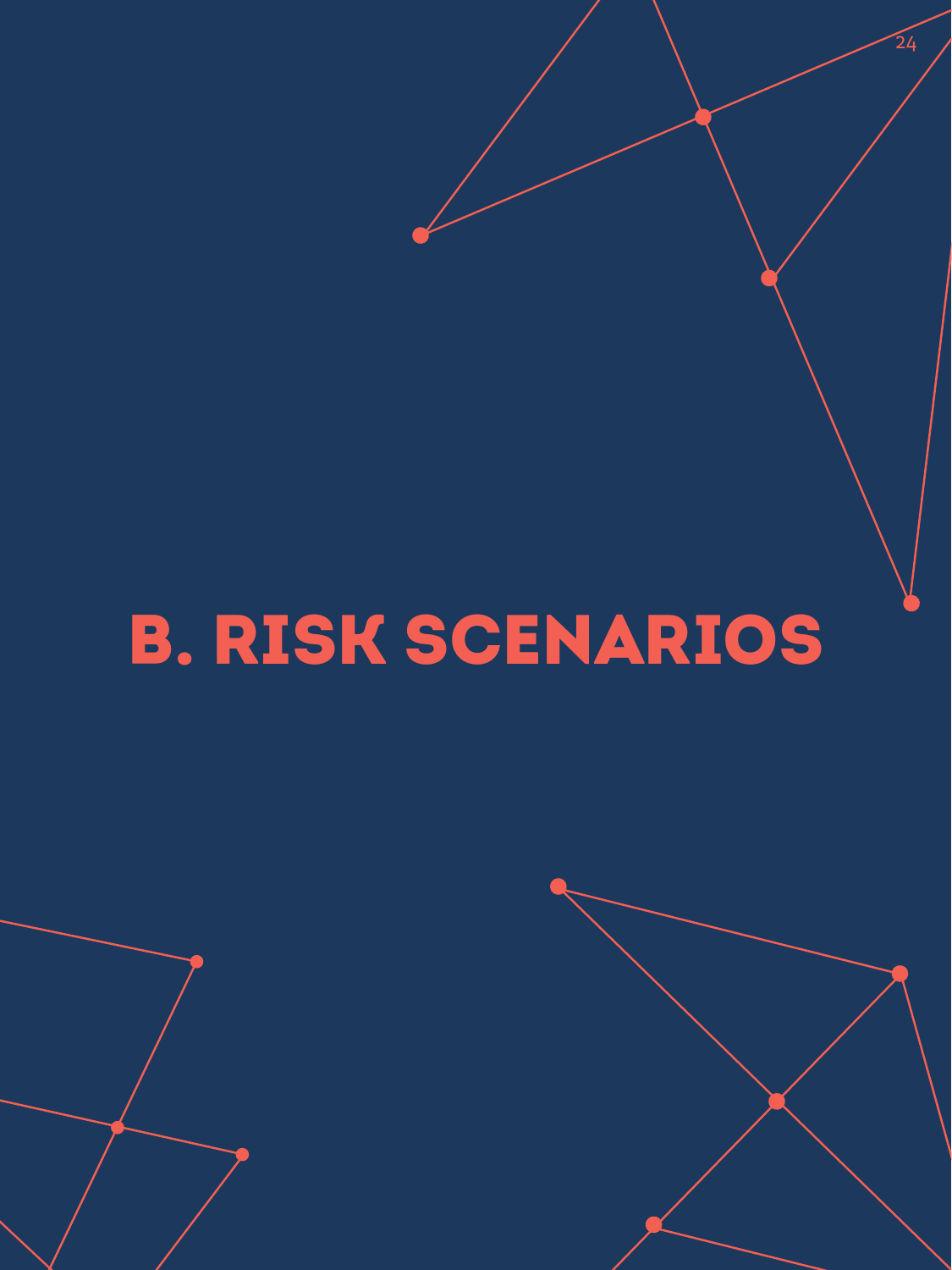Employees need permanent access to company documents or mail on their mobile devices, especially, when they are travelling or at home. To this end, confidential data that is otherwise well-protected within the company's premises, is exposed and possibly stolen. Moreover, detecting phishing and scam on mobile devices is much harder than on computers. The risk that employees save confidential documents (consciously or not) on their phones, where malicious apps have access to, is high. Furthermore, there is a risk that employees share sensitive information over social networks or third-party service providers (cloud, e-mail) that are out of the control of the company.

Hardening measures:

**MEndpoint security** Outdated IT security controls **M** Cloud security Industry 4.0 Internet of Things

**Low supplier security** High-tech spying using drones Low physical security Spying components within premises Rogue Wi-Fi access point

### I - LEAK DUE TO MOBILE DEVICES HAVING ACCESS TO CONFIDENTIAL INFORMATION DESCRIPTION ATTACK PATHS

- Device encryption (e.g. BitLocker) and mandatory screen locks prevent data leaks after a device is stolen,
- Mobile device management (MDM) software allows a company to apply restrictions on what an employee is allowed to access to or do on his or her (professional) smartphone and allows the company to have remote control over the devices (mainly to be capable of performing a remote wipe in case of theft of the device),
- Multi-factor authentication prevents easy stealing of credentials,
- IP address or domain locking hardens unauthorized access,
- Offering secure messenger alternatives (such as company-internal collaboration platforms) to employees limits the risk of sharing via insecure media.



### TECHNOLOGY

### PROCESSES

### HUMAN

Mugged while travelling Eavesdropping in public networks Social engineering **Deception using impersonation via e-mail** Infiltration Insider threat Blackmail Accidental leak of information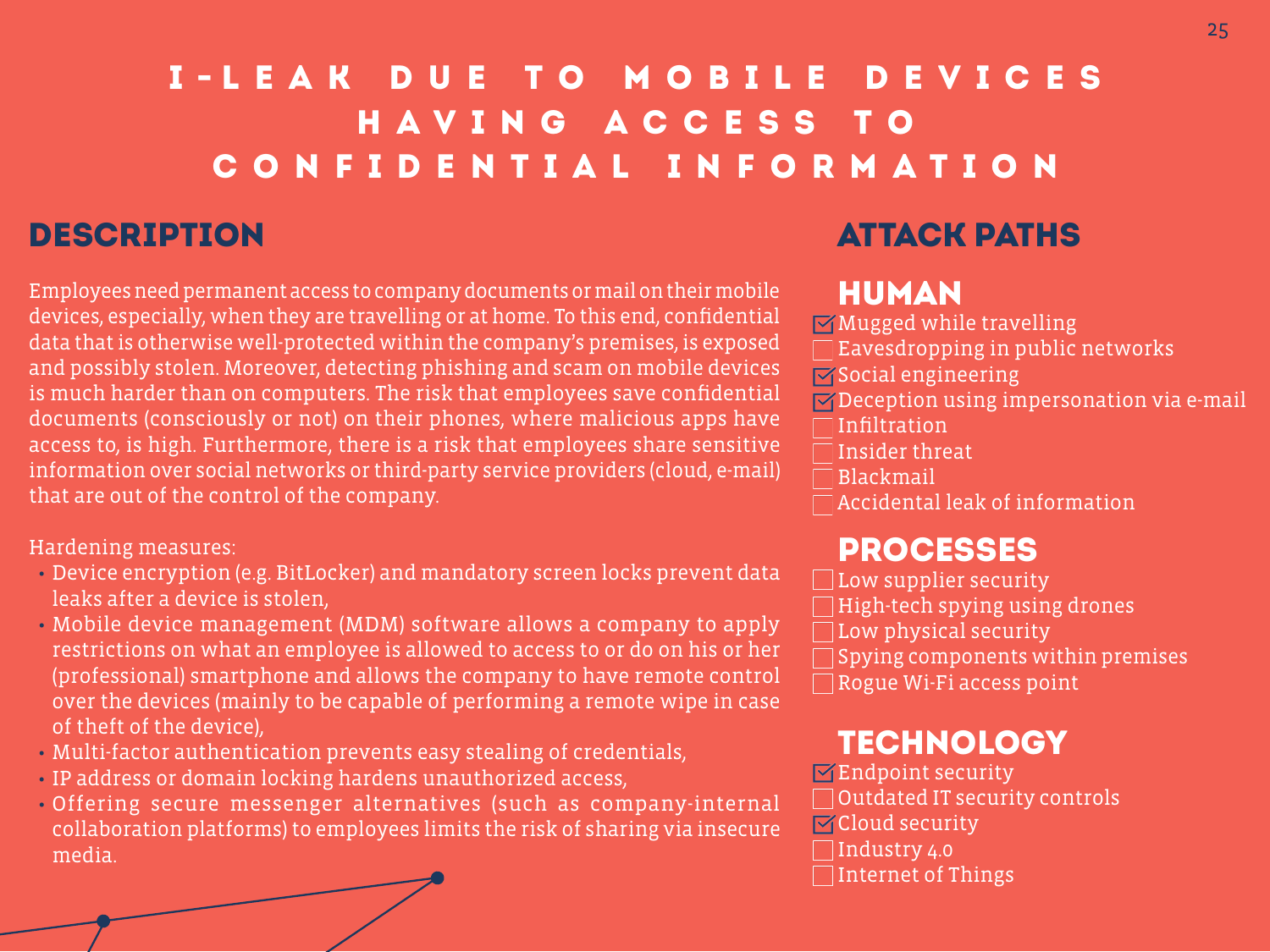### I I - COMPROMISED SUPPLY CHAIN



### DESCRIPTION

Compromises in the supply chain are not necessarily detected, and even if they are, suppliers might not transparently communicate about it for fear of the consequences (financial, legal or repudiation) when such an incident becomes public.

Specific controls:

- Address the 'right to audit' with suppliers,
- Establish and maintain contact with suppliers,
- 

TECHNOLOGY Endpoint security

Outdated IT security controls Cloud security Industry 4.0 **MInternet of Things** 

• Prepare the scenario of the supply-chain compromission into the incident management process.

### ATTACK PATHS

### HUMAN

Mugged while travelling Eavesdropping in public networks Social engineering  $\Box$  Deception using impersonation via e-mail Infiltration Insider threat Blackmail Accidental leak of information

### PROCESSES

Low supplier security High-tech spying using drones Low physical security Spying components within premises Rogue Wi-Fi access point

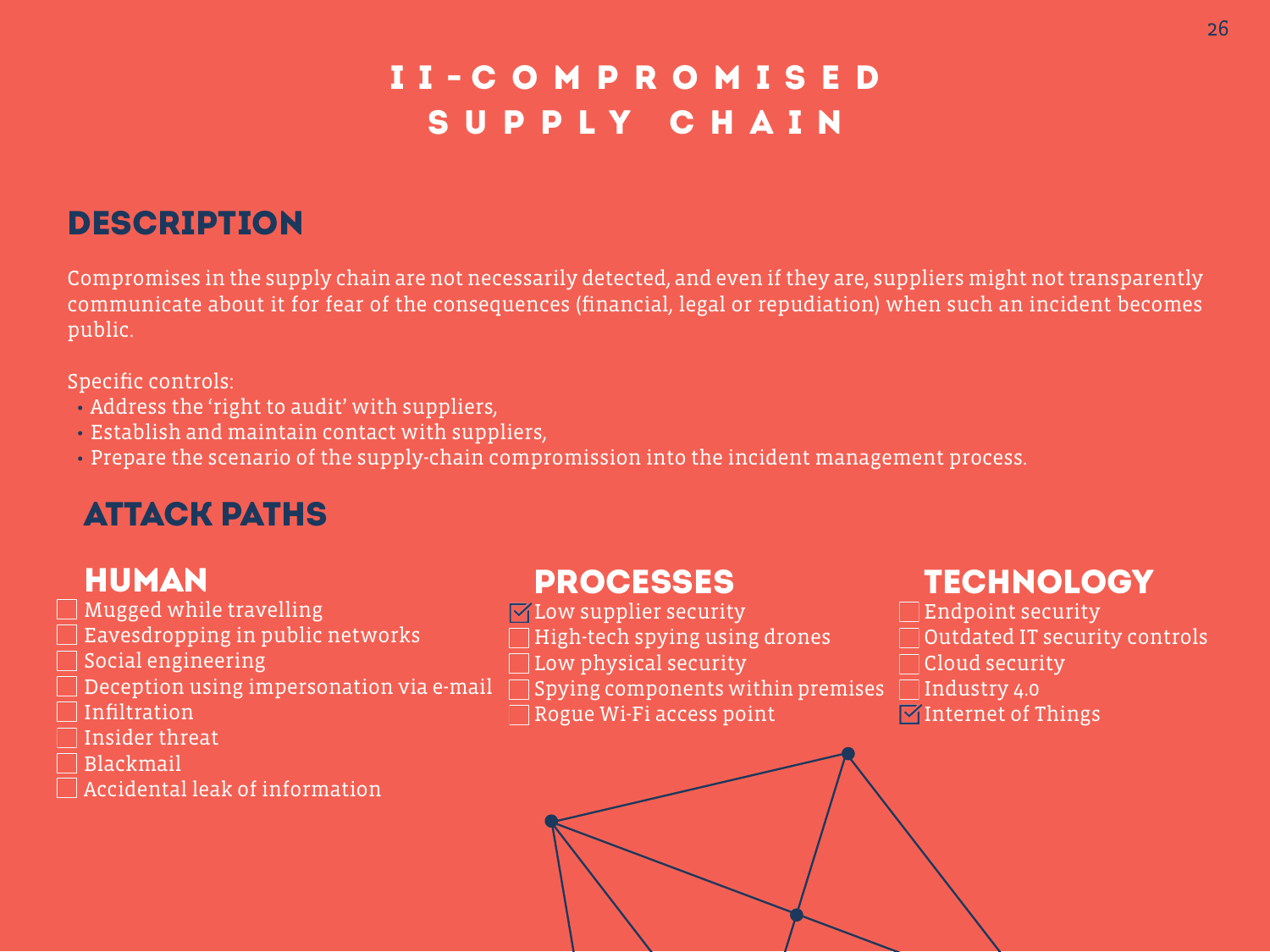### III - PHISHING AGAINST CUSTOMERS

### DESCRIPTION

The company's customers may also hold a copy of confidential information (plans, configuration data, pricing, …). Criminals may apply social engineering techniques (e.g. phishing mail) to customers, impersonating the company and asking for this confidential information.

Hardening measures:

- Secure communication channels with customers,
- Increase staff's awareness,
- their staff.

• Inform customers and partners of the social engineering risk and recommend performing security awareness to

| י<br>( |          |  |
|--------|----------|--|
|        | a e-mail |  |

**Low supplier security** High-tech spying using drones Low physical security Spying components within premises Rogue Wi-Fi access point

### ATTACK PATHS

### HUMAN

Mugged while travelling Eavesdropping in public networks **M** Social engineering  $\blacksquare$  Deception using impersonation via Infiltration Insider threat Blackmail Accidental leak of information

### TECHNOLOGY

Endpoint security Outdated IT security controls Cloud security Industry 4.0 Internet of Things

### PROCESSES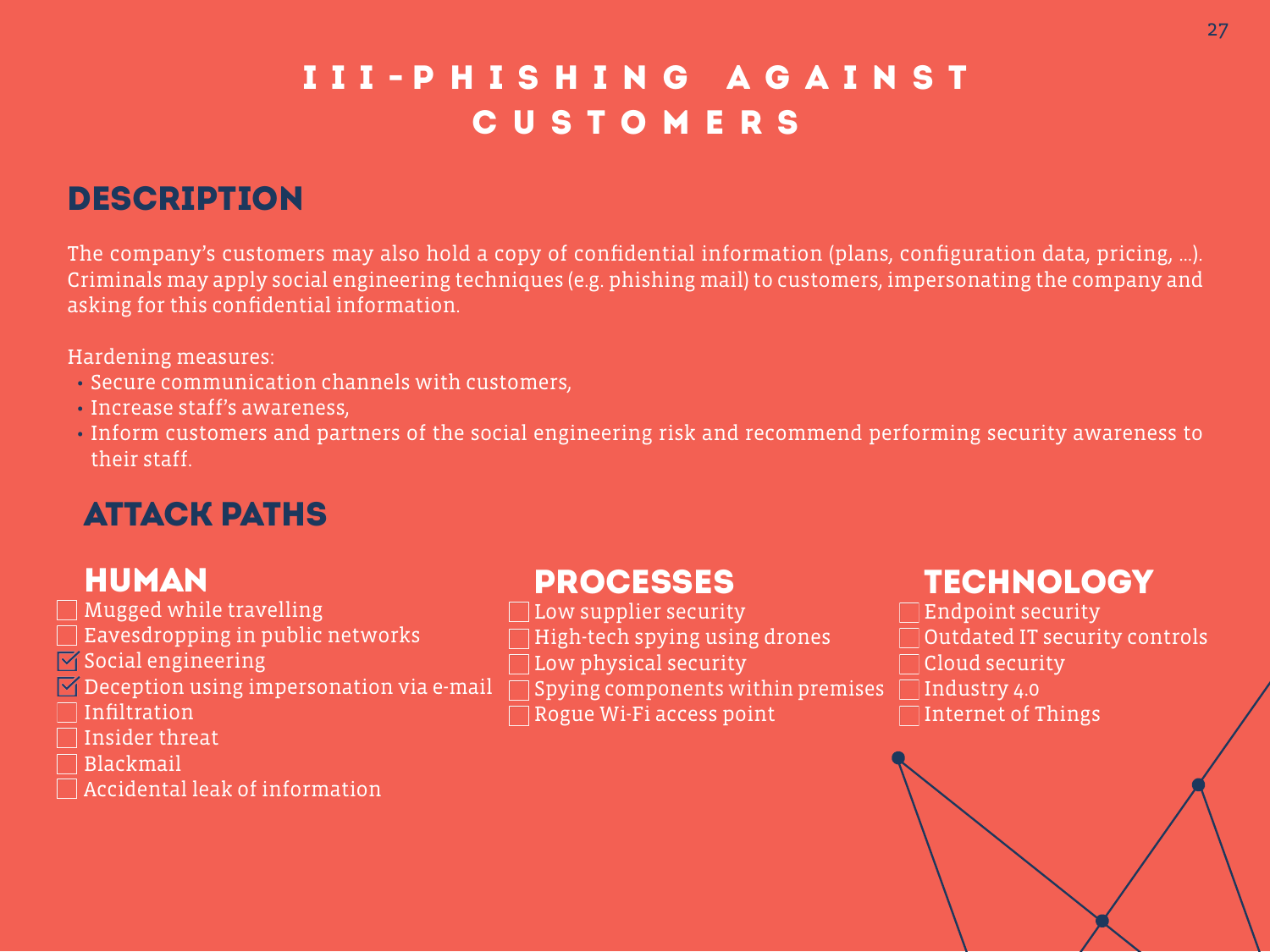### I V - SENDING MAIL TO THE WRONG PEOPLE

### DESCRIPTION

Confidential documents leak when the wrong people are put in copy of an e-mail.

Hardening measures:

• Appending the company name of business contacts at the end of each contact's display name makes it easier to spot

Mugged while travelling Eavesdropping in public networks Social engineering  $\Box$  Deception using impersonation via **Infiltration** Insider threat Blackmail **M** Accidental leak of information

- mistakes,
- Increase staff's awareness,
- Consider removing the auto-completion of the e-mail address,
- in place).

 $\Box$  Endpoint security Outdated IT security controls Cloud security Industry 4.0 Internet of Things

• Request a formal approval (by clicking on a button) when sending e-mails outside the company (when they contain sensitive material, the latter require to have data classification policy and Data Leakage Prevention (DLP) solution

| a e-mail |  |
|----------|--|

### ATTACK PATHS

### HUMAN

### TECHNOLOGY

### PROCESSES

Low supplier security High-tech spying using drones Low physical security Spying components within premises Rogue Wi-Fi access point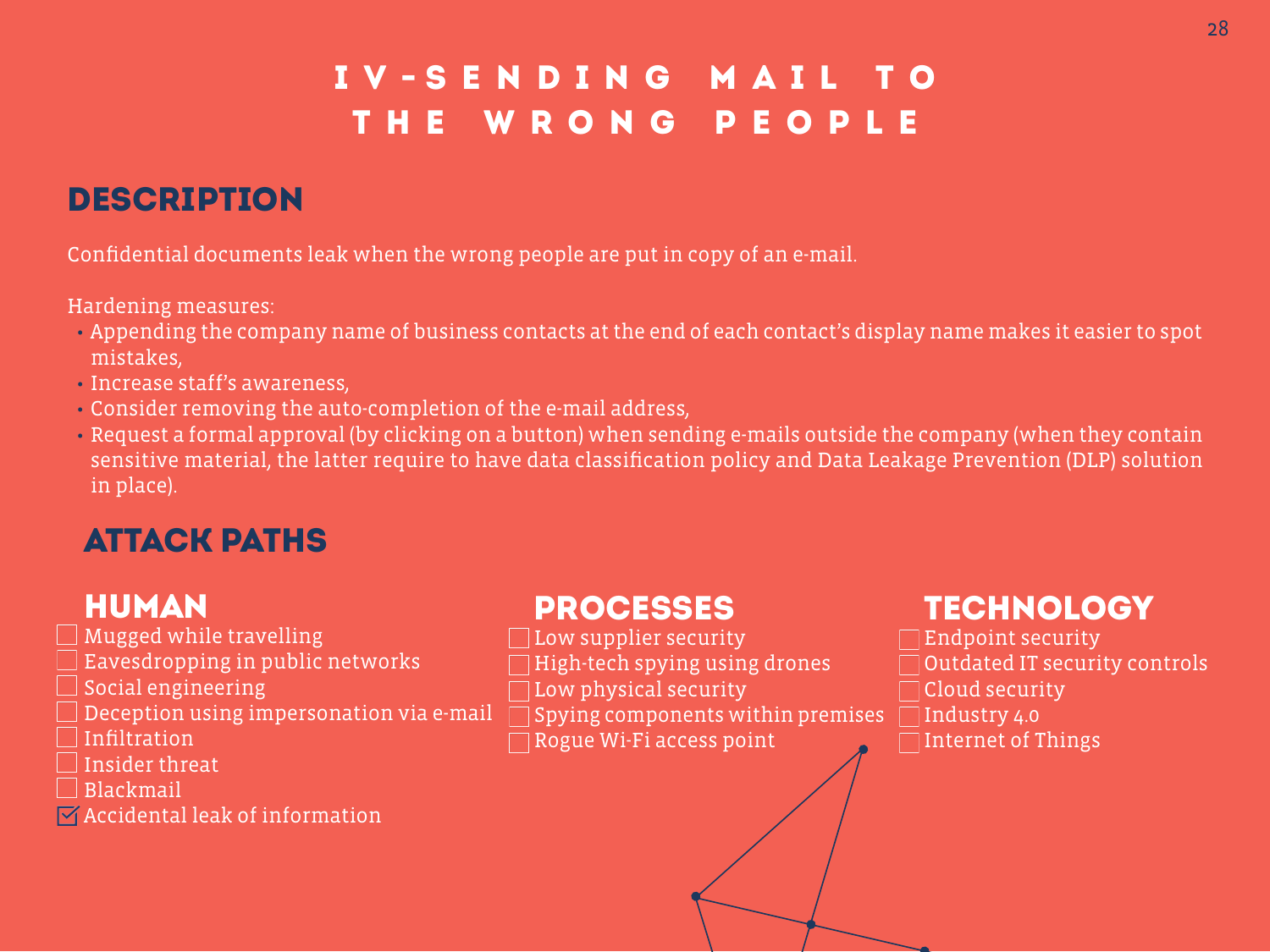### V - INFILTRATION



### DESCRIPTION

Spies try to approach or befriend employees with the goal of asking favours, such as giving them sensitive information.

Hardening measures:

• Awareness training for employees who are in touch with the public (travelling, conferences, events, …).

### ATTACK PATHS

### HUMAN

**MEndpoint security** Outdated IT security controls Cloud security Internet of Things

Spying components within premises  $\Box$  Industry 4.0 **Low supplier security** High-tech spying using drones Low physical security Rogue Wi-Fi access point



Mugged while travelling Eavesdropping in public networks Social engineering **M** Deception using impersonation via e-mail Infiltration Insider threat Blackmail Accidental leak of information

### TECHNOLOGY